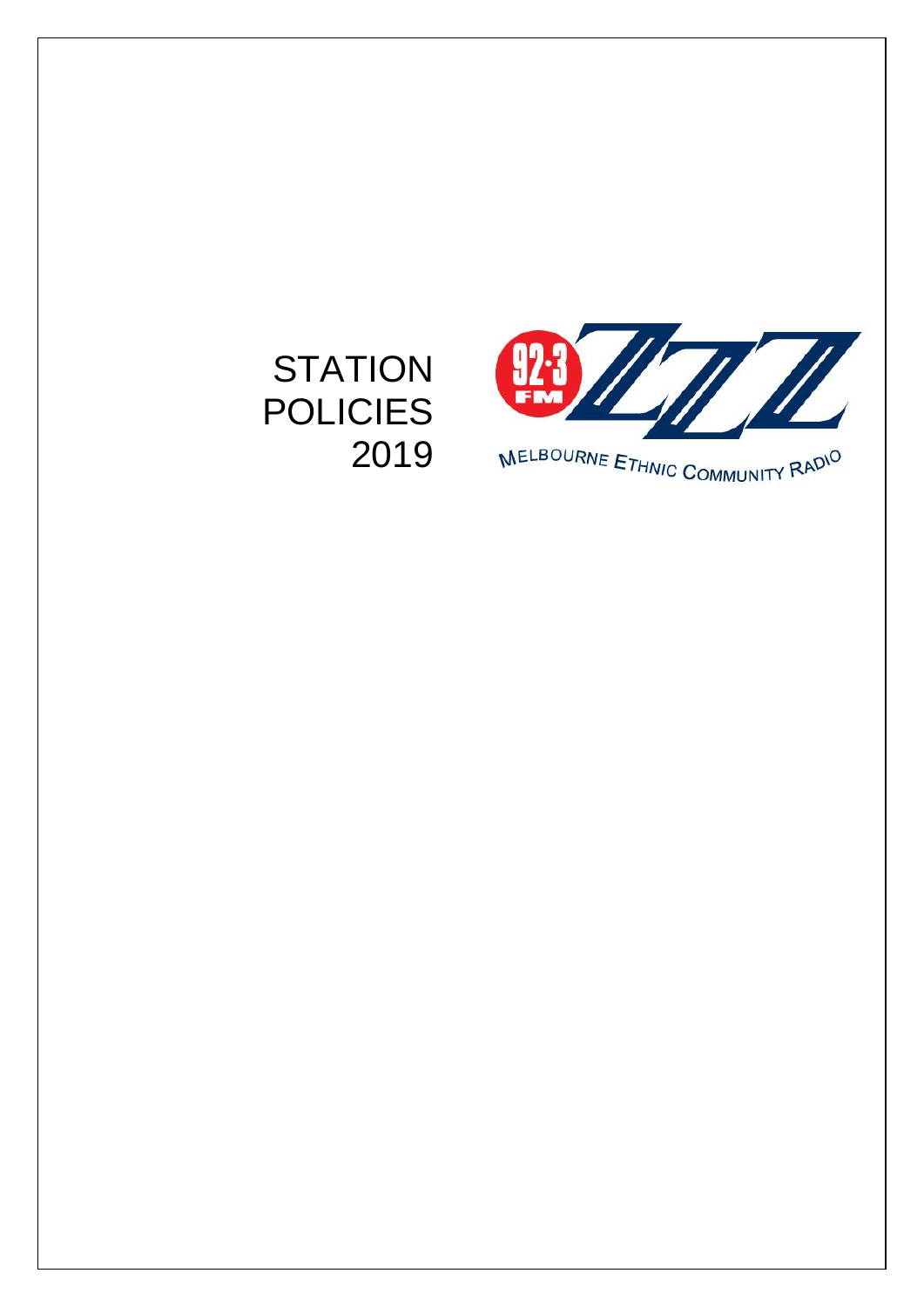#### **Contents**

| 1.  | <b>Codes of Conduct</b>                            | Page 3  |
|-----|----------------------------------------------------|---------|
|     | - of Staff                                         |         |
|     | - of Councilors                                    | Page 4  |
|     | - of Broadcasters                                  | Page 5  |
| 2.  | <b>Broadcast Group Eligibility Guidelines</b>      | Page 6  |
| 3.  | <b>Ethnic Broadcasting Committees</b>              | Page 7  |
| 4.  | Timing and Running of Group AGMs                   | Page 8  |
| 5.  | <b>Role of Group Committee Members</b>             | Page 9  |
| 6.  | <b>Program Time Allocation Policy</b>              | Page 10 |
| 7.  | Access to Membership Register                      | Page 13 |
| 8.  | <b>Forty Member Rule</b>                           | Page 14 |
| 9.  | <b>Breach of Station Rules</b>                     | Page 15 |
| 10. | <b>Training Policy Guidelines</b>                  | Page 17 |
| 11. | <b>Group Accounts Reimbursement Policy</b>         | Page 18 |
| 12. | Sponsorship Policy                                 | Page 19 |
| 13. | <b>Gift Policy</b>                                 | Page 22 |
| 14. | <b>Financial Management</b>                        | Page 22 |
| 15. | Car Parking and Car Park Access                    | Page 23 |
| 16. | <b>Booking Studios</b>                             | Page 24 |
| 17. | <b>Station AGM and Council Election Guidelines</b> | Page 25 |
| 18. | <b>Youth Policy</b>                                | Page 26 |
| 19. | Roles of Council, Officers and Manager             | Page 27 |
| 20. | <b>Conduct of Meeting Policy</b>                   | Page 28 |
| 21. | <b>Community Participation Policy</b>              | Page 29 |
| 22. | Honorary Life Membership - Policy / Guidelines     | Page 31 |
| 23. | Internal Conflict Policy / Procedure               | Page 33 |
| 24. | <b>Standing Orders</b>                             | Page 39 |

\*All amendments and updates are as of May 2019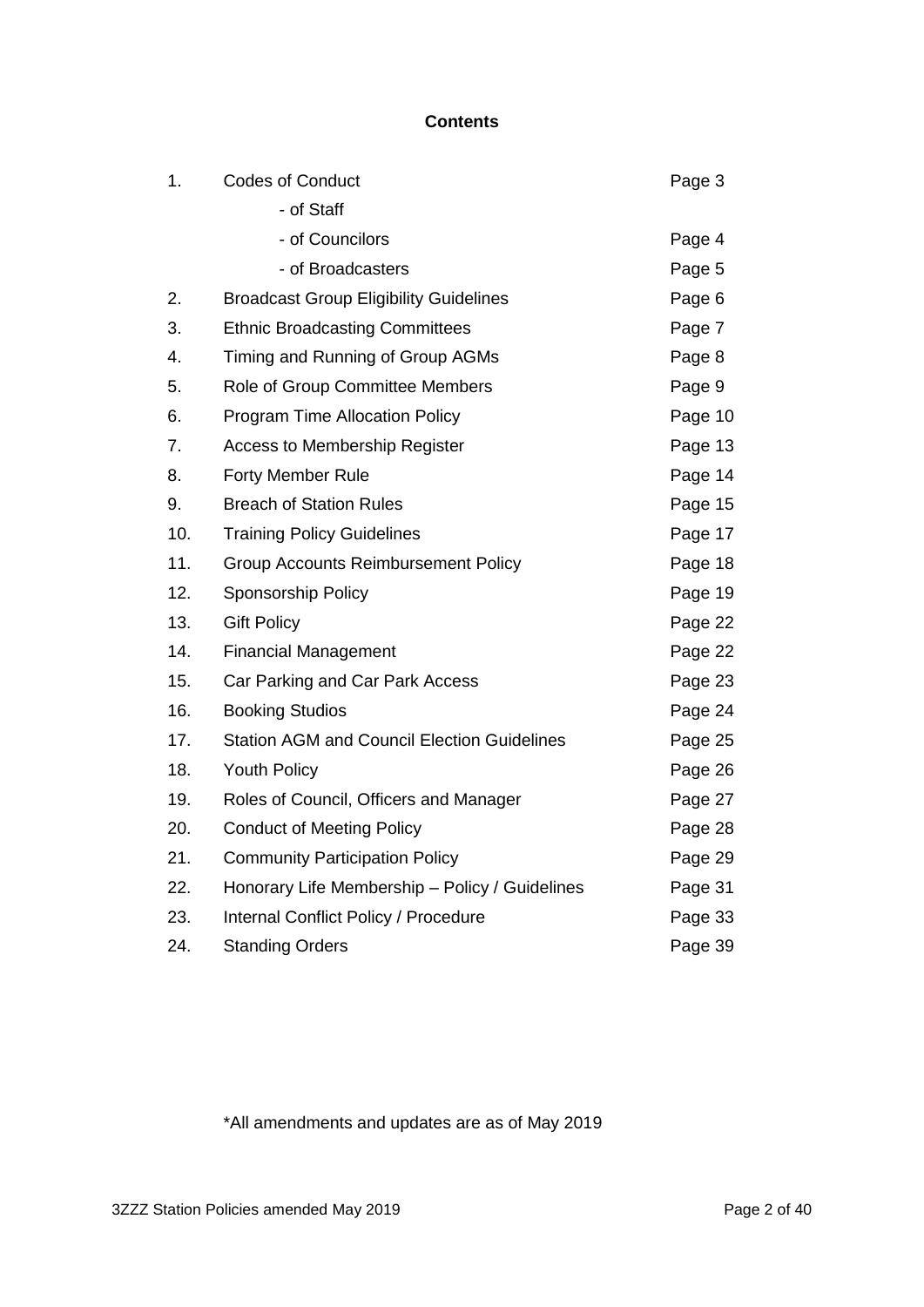# **1. CODE OF CONDUCT**

The ECBAV Council has a responsibility to set the ethical tone and standards of the ECBAV. This Code of Conduct for Staff and Councillors is intended to clarify the standards and expectations of ethical behaviour required by Councillors and Staff and to encourage the observance of these standards.

#### **The Code of Conduct for Staff**

The Code of Conduct requires that an employee of ECBAV must:

- 1. Treat all people with courtesy and respect, recognizing that there are legitimate differences in opinions, race, culture, religion, language, gender and abilities. This includes
- a) Treating members of the ECBAV community with dignity and ensuring that neither offence nor embarrassment are caused;
- b) Treating fellow staff members with respect, even when disagreeing with their views or decisions;
- c) Treating Councillors with respect, even when disagreeing with their views or decisions; and
- d) Acting with courtesy towards the ECBAV Community, fellow Staff Members, and Councillors avoiding intimidatory behaviour.
- 2. Not engage in any activity that may be seen to be participation or partisan conduct in the internal politics of the ECBAV.
- 3. Behave honestly and with integrity;
- 4. Act with care and diligence;
- 5. Comply with all applicable Australian laws;
- 6. Comply with any lawful and reasonable direction given by someone who has authority to give the direction;
- 7. Maintain appropriate confidentiality about dealings that the employee has;
- 8. Disclose, and take reasonable steps to avoid any conflict of interest (real or apparent) in connection with employment;
- 9. Use ECBAV resources in a proper manner;
- 10. Not provide false or misleading information in response to a request for information that is made for purposes in connection with the employee's employment;
- 11. Not make improper use of:
	- a. inside information, or
	- b. the employee's duties, status or authority, in order to gain, or seek to gain, a benefit or advantage for the employee or for any other person;
- 12. At all times behave in a way that upholds the integrity and good reputation of ECBAV.

#### **Definitions:**

| <b>Councillor</b> | means a Director of the ECBAV.                                                       |
|-------------------|--------------------------------------------------------------------------------------|
| <b>ECBAV</b>      | is the Ethnic Community Broadcasting Association of Victoria (ECBAV                  |
|                   | Ltd), formally known as Ethnic Public Broadcasting Association of                    |
|                   | Victoria (ECBAV Ltd).                                                                |
|                   | <b>ECBAV Community</b> includes Members of the ECBAV, Broadcasters, and Listeners to |
|                   | Broadcasts of radio 3ZZZ.                                                            |
| <b>Employee</b>   | is any person in paid employment of the ECBAV.                                       |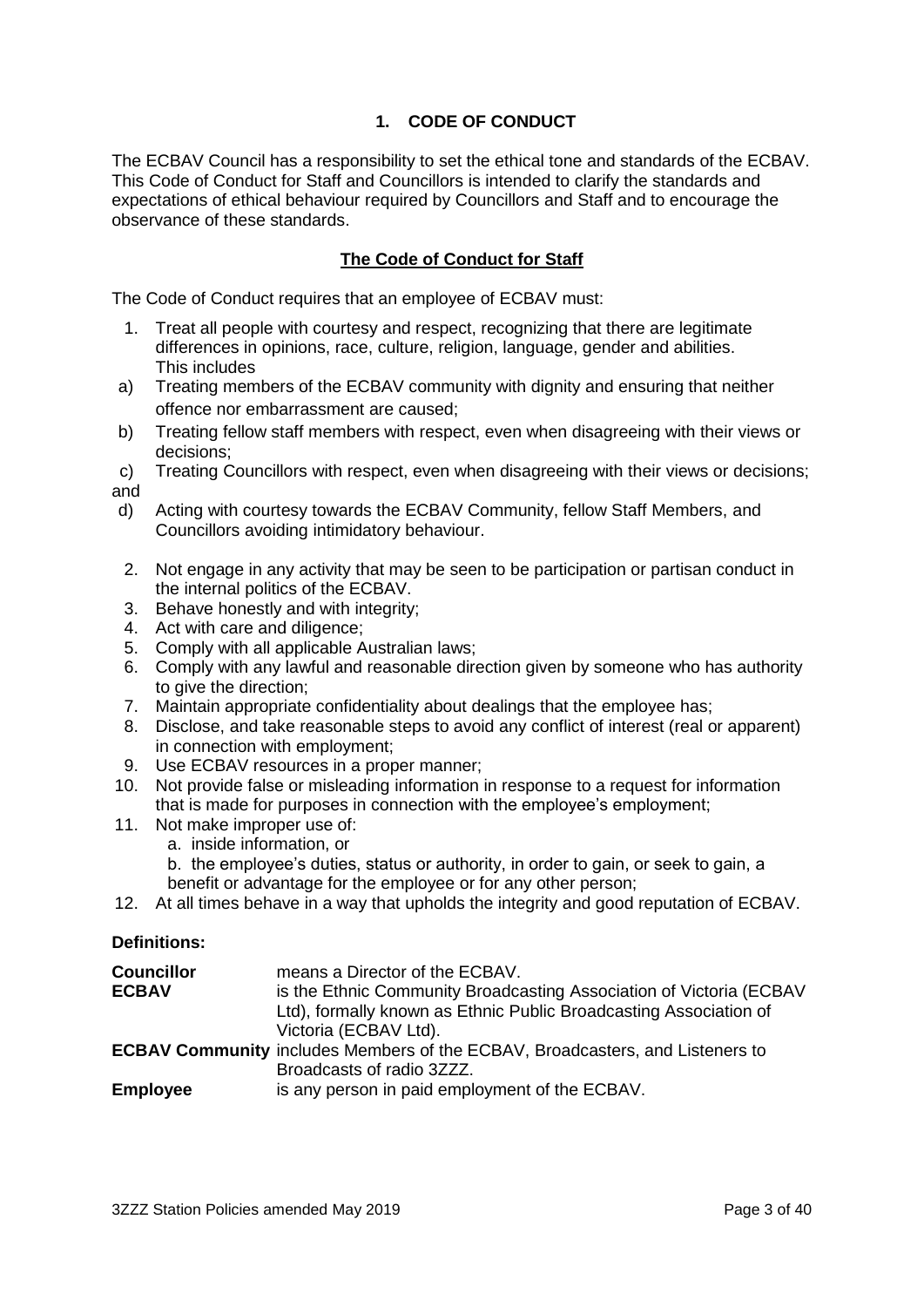# **The Code of Conduct for Councillors**

The ECBAV Council consists of a Board of Directors who are democratically elected by the members of the ECBAV in accordance with Corporations Law and the Company's Constitution and will fulfil the requirements of Directors as specified under Corporations Law and the Company's Constitution.

The Councillors affirm the objects of the ECBAV set out in clause 2 of the Memorandum of Association of the ECBAV.

The Councillors affirm the following principles of behaviour.

A. Each Councillor is aware of their responsibility to comply with the rules of conduct that require

that Directors must:

- a) Act honestly;
- b) Exercise reasonable care and diligence;

c) Not make improper use of their position to gain, or attempt to gain, directly or indirectly, an advantage for themselves or for any other person, or to cause, or attempt to cause, damage to the ECBAV;

d) Not make improper use of information acquired because of their position to gain, or attempt to gain, directly or indirectly, an advantage for themselves or for any other person, or to cause, or attempt to cause, damage to the ECBAV.

2. Councillors will treat all people with courtesy and respect, recognizing that there are legitimate differences in opinions, race, culture, religion, language, gender, and abilities. This includes:

a) Treating members of the ECBAV Community with dignity and ensuring that neither offence nor embarrassment is caused;

b) Treating fellow Councillors with respect even when disagreeing with their views or decisions;

c) Treating Staff Members with respect even when disagreeing with their views or decisions; and

d) Acting with courtesy towards the ECBAV Community, fellow Councillors, Staff Members and avoiding intimidatory behaviour.

3. Directors will always act with integrity and honesty:

a) Being honest in all dealings with the ECBAV Community, with other Councillors and with Staff;

b) Always acting with impartiality and in the best interests of the ECBAV community as a whole;

c) Not acting in ways that may damage the ECBAV or its ability to exercise good governance;

d) Exercising reasonable care and diligence in performing their functions as Councillors; and

- e) Complying with all relevant laws, be they Federal, State or Local Laws.
- f) Avoid all conflicts of interest that may arise.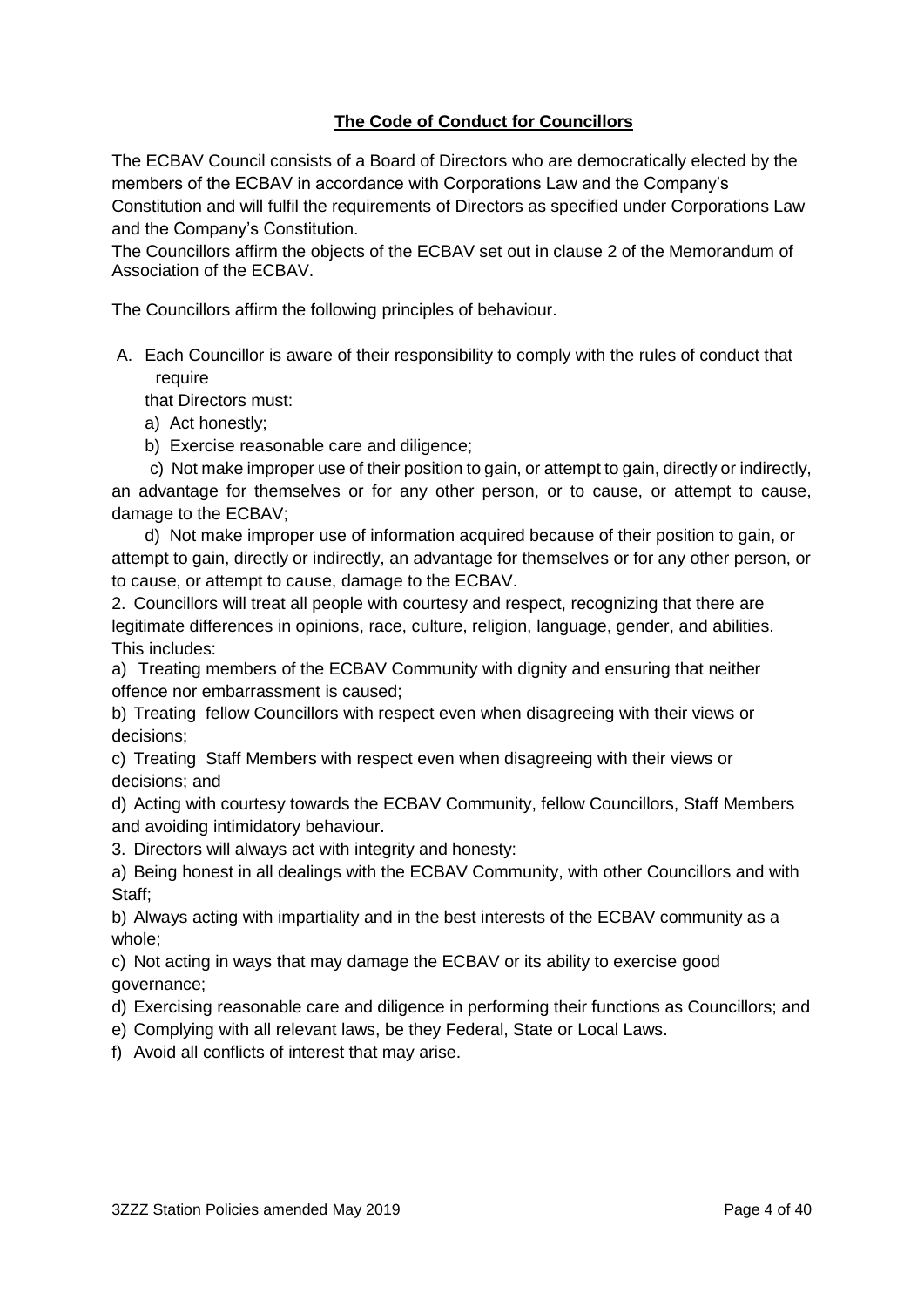#### **THE CODE OF CONDUCT OF BROADCASTERS**

It is the policy of 3ZZZ to expect all broadcasters to maintain their highest possible standard both in the contents and in the manner of broadcasting.

All broadcasters should adhere to the aims and policy of 3ZZZ as follows:

- 1. All broadcasters must refrain from broadcasting materials which discriminate on the basis of ethnicity, nationality, gender, religion, language disability, or materials that would incite racial hatred or prejudice.
- 2. All broadcasters should be familiar with the laws of broadcasting and should adhere to the laws of defamation, the requirements of the Broadcasting Act and the Radio Program standards of the Australian Communications and Media Authority.
- 3. All broadcasters should keep themselves up to date with information regarding activities organized by the Radio Station and take an active part in promoting the activities of the Radio Station.
- 4. No broadcaster should discuss internal Station matters on air. If there is doubt as to the suitability of any program material, it should be discussed with the Station Manager in advance. (Station matters include any decision made at Council, Broadcast Group Committees and Station Management decisions).
- 5. All broadcasters must have completed the specific training courses approved by the Station's Training Committee and monitored by the Station Manager.
- 6. All broadcasters should follow the broadcasting and administrative procedures of the Radio Station.
- 7. All broadcasters should maintain the equipment and the facilities of the Radio Station to the highest acceptable standards.
- 8. All broadcasters will always work in the best interest of 3ZZZ, avoid any conflict of interest and commit themselves to maximize results from all 3ZZZ initiatives including Radiothon.
- 9. All broadcasters will treat Staff Members with respect even when disagreeing with their views or decisions and acting with courtesy towards the ECBAV community, fellow councilors, Staff Members and avoiding intimidatory behavior.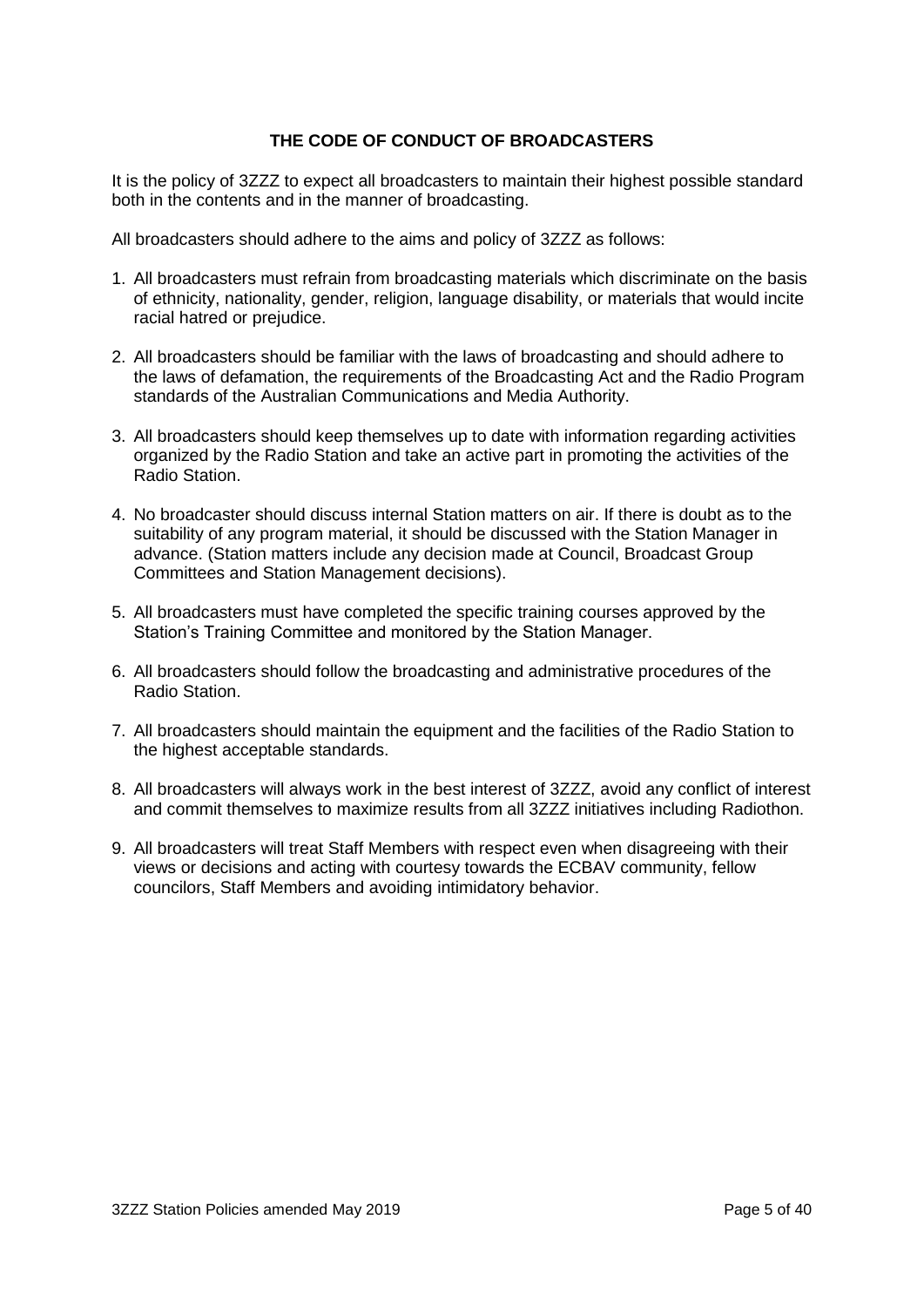#### **2. BROADCAST GROUP ELIGIBILITY GUIDELINES**

#### **Objective:**

To ensure that there is a defined process for groups applying to become members of the Association.

#### **Process:**

The Station's Program Committee is empowered to investigate a community group's application according to a set of guidelines and to make recommendations to Council regarding the group's eligibility and broadcast time allocation.

#### **Guidelines:**

A community ethnic group must satisfy two of the following conditions:

- 1. Nationality Nationality is defined by the presence of a national government with geographic jurisdiction recognized by the United Nations.
- 2. Ethnicity Ethnicity is defined whereby a community has a distinct social identity based not simply on group cohesion and solidarity but also on belief as to its historical antecedents (customs, beliefs, traditions and characteristics). Political or religious beliefs alone do not constitute a sufficient basis for ethnicity.
- 3. Language The community has a distinct language that is common to the majority of its members.

A community group must satisfy all the following conditions:

- 1. Population There is sufficient numbers of people belonging to the group's community that are resident in Melbourne.
- 2. Organization the community has been able to form cultural organizations and associations in Melbourne.
- 3. Membership The group must have 25 paid members willing to join the Association.
- 4. Resources The group must demonstrate that they are able to effectively resource their program. (News/information, music, broadcasters, etc.)
- 5. Needs The group must be able to demonstrate that their community has an expressed need to broadcast.
- 6. Policy The group must be familiar with the Station's objectives and policies of ethnic and multicultural broadcasting and to agree to comply with its constitution.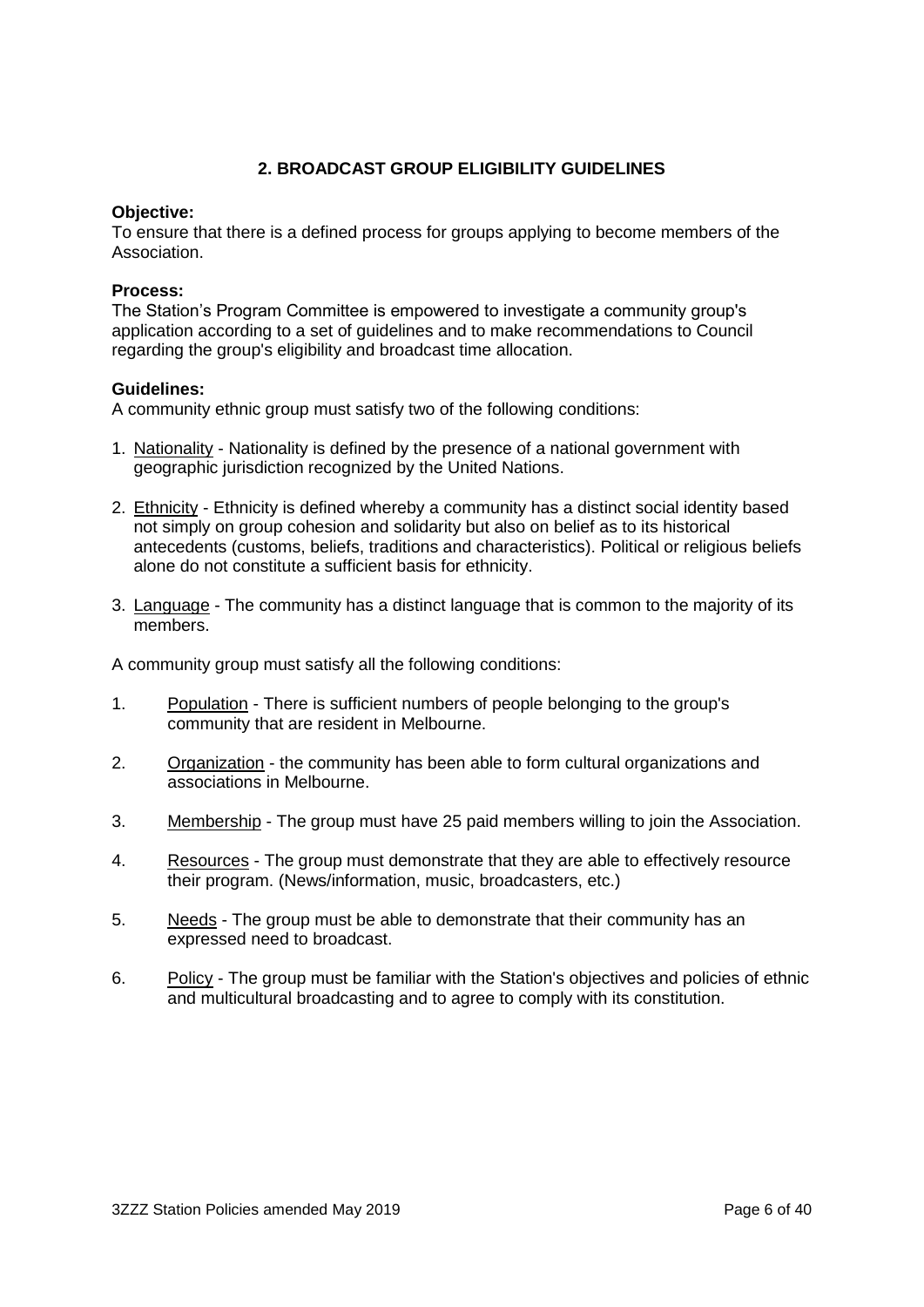#### **3. ETHNIC BROADCASTING COMMITTEES**

#### **Aims:**

The Ethnic Broadcasting Committee should meet at least once every two months to discuss program issues, Station policy issues and to plan and prepare programs in their respective language. Ethnic Broadcasting Committees provide input into the Station's decision-making processes through their Convener and the Conveners' Committee.

#### **Objectives:**

- 1. The Committee is to encourage all individuals in their community to participate in the programs.
- 2. The Committee is to provide the resources and support for the programs of the group to be produced.
- 3. The Committee is to ensure that all the broadcasters are registered with the Station and trained by the Station's approved training courses.
- 4. The Committee is to ensure that every broadcaster is aware of the Station's policies and rules and that he/she complies with these rules and policies.
- 5. The Committee is to ensure that programs give access to the community and diversify community opinion.
- 6. The Committee is to ensure that no single program is registered as the exclusive domain of any individual or group of persons.
- 7. The Committee is to ensure that decisions regarding programs are made collectively.
- 8. The Committee is to ensure that the Annual General Meeting of the Ethnic Broadcasters Group are run according to the Constitution and the office promptly receives minutes and reports of that meeting.
- 9. The Committee is to ensure that the Group participates in all Station fundraising activities (Radiothon, Membership Campaigns, and Sponsorship).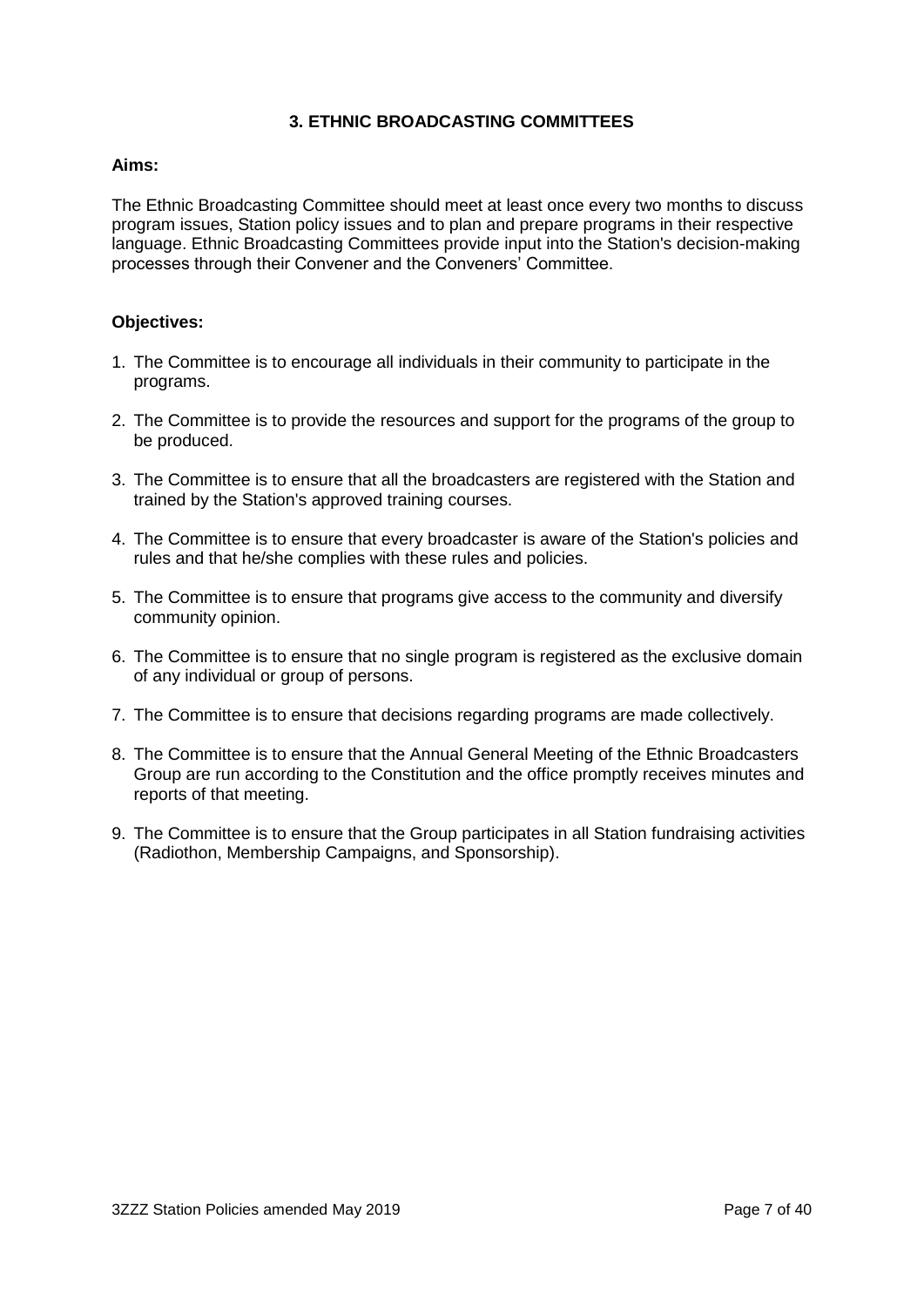#### **4. TIMING AND RUNNING OF GROUP ANNUAL GENERAL MEETINGS**

The purpose of this policy is to set guidelines for the timing and running of group AGM's and clarify some questions often raised in relation to section 16 of the station's constitution.

1. Group Annual General Meetings must take place in the same month each year. (Section 16a)

2. In consideration of the activities of the station and the availability of staff, meetings should take place between 1st March and 31<sup>st</sup> August each year. Meetings should not be scheduled to take place during Radiothon.

3. Proxy voting is not permitted at Group AGM's (section 16 i)

4. If 5 or fewer valid nominations are received for an Annual General Meeting, those nominees are automatically elected and any unfilled positions may be filled from those attending the Annual General Meeting in accordance with sec 16 h of the constitution.

5. Groups should be aware of their obligation to make the meeting as accessible to members as possible. This means considering a location that is accessible and welcoming to all.

6. Where a meeting venue might be contentious, a neutral location should be selected.

7. Council will have the right to call and run an election on behalf of the group if any of the following occurs:

- a) The group's committee falls below 5 members
- b) The group has failed to hold an Annual General Meeting in any calendar year
- c) The group has failed to call a scheduled meeting despite 3 written requests from the station.
- d) The group's committee is found to be in serious breach of the Constitution or station rules.
- 10.While the date of group Annual General Meetings shall be advertised through the radio station (section 16 c), groups are not to lobby on behalf of certain candidates for Group Committees on air.
- 11.Groups have one month to supply returns required from their AGMs to the Office, failure to do so will result in the programs being removed from air until this requirement is met.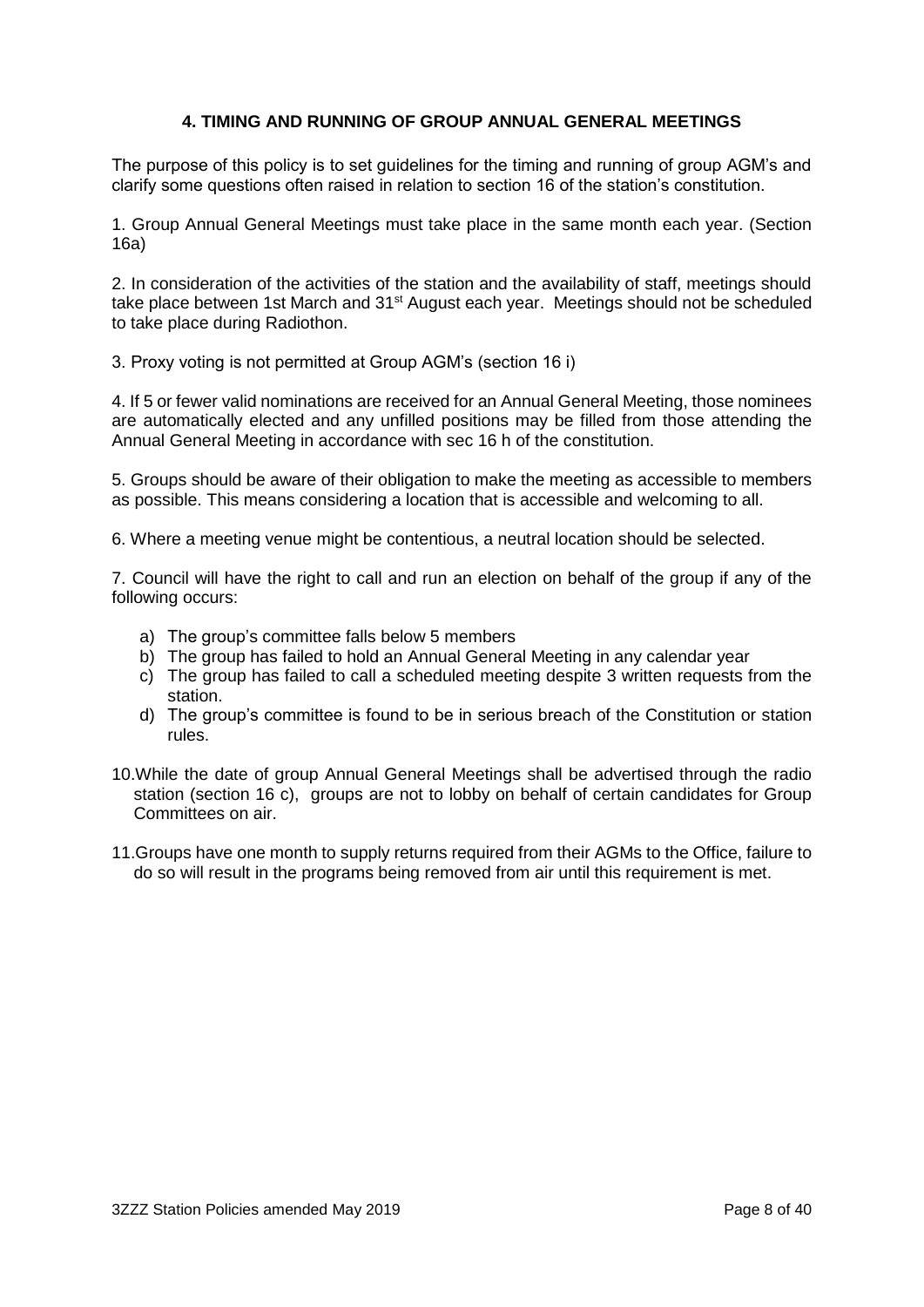# **5. ROLE OF ETHNIC BROADCASTING COMMITTEE MEMBERS**

#### Convener:

- Is responsible for all programs broadcast by the group.
- Communicates with the Association, including providing the list of people authorized to broadcast by the group.
- Chairs meetings
- Communicates with other committee members to coordinate programs.
- Provides day-to-day coordination of broadcasts.

#### Secretary:

- Receives correspondence.
- Coordinates the holding of meetings, takes and circulates minutes
- Provides office with minutes and any changes to committee members.

#### Treasurer:

- Keeps record of income and expenditure.
- Communicates with Station office regarding accounts.

#### Deputy Convener:

• Deputizes for Convener when absent.

Broadcaster:

• Participates in program making. Must be trained by the Station.

#### Panel Operator:

• Must be trained by the Station.

All Committee members and Broadcasters should be aware of Station policy.

The Committee is responsible for ensuring that all broadcasters have signed a broadcaster's indemnity form.

According to the 3ZZZ Constitution, each Ethnic Broadcasting Group:

- plans, prepares and broadcasts the program
- each member of the committee has one vote
- informs the Station of any changes to committee
- meets at least bimonthly

3ZZZ is based on principles of access and equity. An ethnic broadcast group should ensure that the radio programs they produce for their communities represent broad interests form different parts of the community.

No person representing, in an honorary or paid capacity, a foreign government should occupy a position as convener or deputy convener of a Broadcasting Group.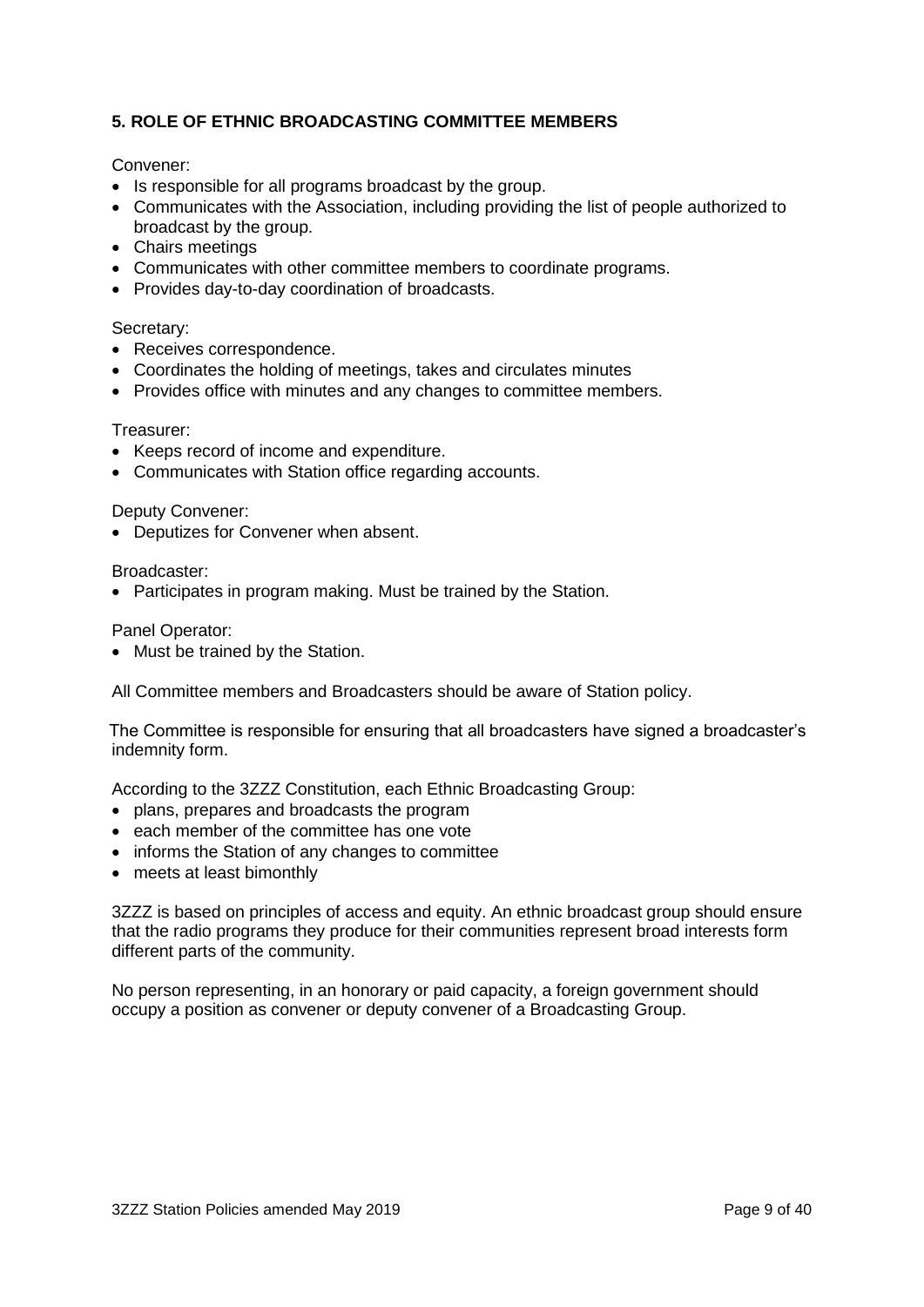# **6. PROGRAM TIME ALLOCATION POLICY**

#### *General conditions:*

- An affiliated broadcasting group will be allocated a minimum of one program slot per week. The length of the program slot will be subject to the conditions outlined in this policy.
- The minimum time slot allocation will be one hour per week.
- The maximum time allocation for any one group will be 5 hours. Council retains the right to consider additional time in special circumstances, for example language programs covering more than one nationality.

#### *Process of review:*

- 1. Each year in February the programming committee will call for requests for program changes.
- 2. In March the committee will consider the requests and make recommendations in accordance with the conditions outlined in this policy.
- 3. A measure of a good program is how many people participate in program making and how many people listen to the program.
- 4. Recommendations for change will be made to Council's March meeting.
- 5. Affected groups will be notified with changes to take place effective  $1<sup>st</sup>$  of May of that year
- 6. After Council has made a decision regarding the program(s) in default there will be no provision for appeal.
- 7. Programs forfeited by groups become station time.

#### **PRIORITIES:**

#### *Program time will be allocated according to the following priorities:*

- 1. New groups without any current time allocation.
- 2. Programs presented by young people.
- 3. Affiliated groups that meet all criteria seeking additional time.
- 4. Station Time

#### **AFFILIATED GROUPS**:

For each hour per week allocation groups will be encouraged and supported to meet these targets:

- · Maintain a minimum of 40 financial members.
- Generate a minimum income of \$1000 per hour at Radiothon.
- · Conduct the group AGM in accordance with the Constitution.
- Adhere to the codes of practice, all broadcast laws and standards and rules of the ECBAV.
- · Ensure that only trained broadcasters are involved in programs
- Assist the Convenor and each group to conduct the membership and Radiothon drives.
- The Program Committee will assess the criteria for group performance in March of each year and make recommendations to the March Council meeting. The Convener of a defaulting group will be notified in writing of the proposed action-time deduction especially if the group has failed or has not adequately met other time allocation criteria. The group will be given additional time of six weeks and assisted to meet the criteria.

#### **Failure to meet any of the above conditions may result in a reduction or rescheduling of time.**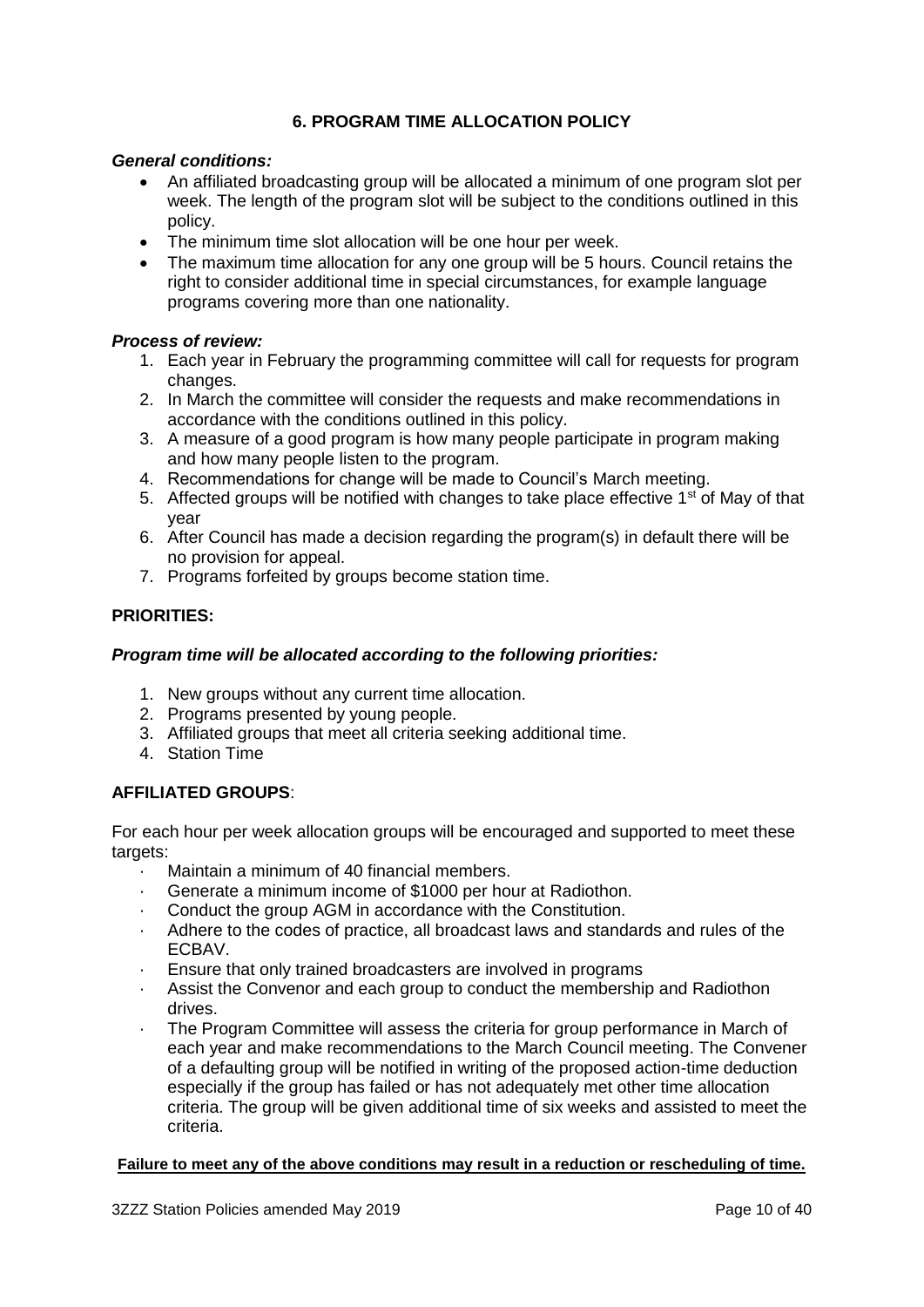#### **EXEMPTIONS:**

- · New groups are exempt from meeting their Radiothon target for the first year only.<br>· Emerging/refugee groups with an allocation of one hour or less may apply for an
- Emerging/refugee groups with an allocation of one hour or less may apply for an exemption from meeting Radiothon targets for reasons of hardship for the first 3 years. This request must be in writing to Council.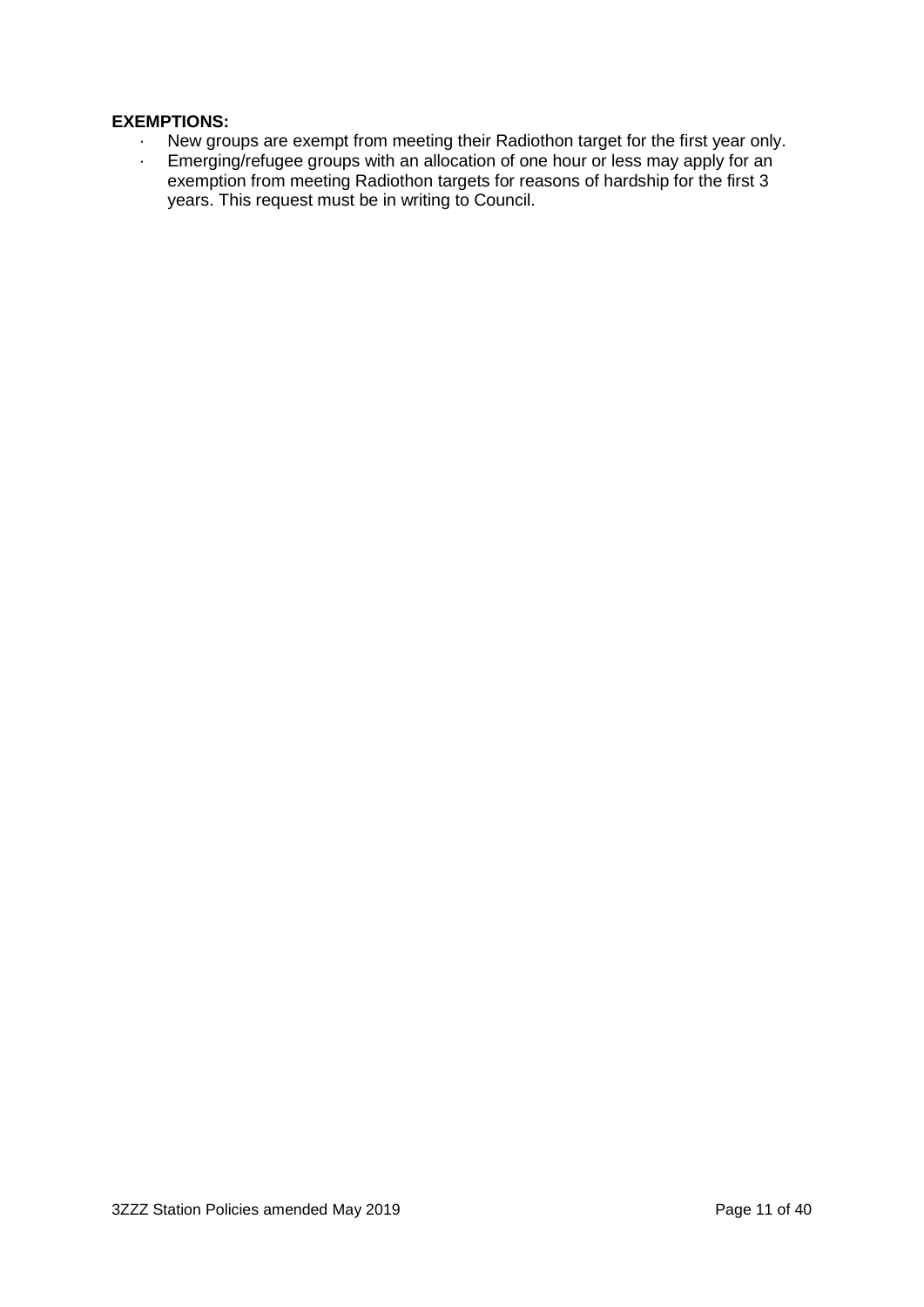#### **STATION PROGRAMMES:**

There are two categories of stations programs:

- 1. Programs scheduled between midnight and 6am
- 2. Programs allocated to broadcaster to fulfill special needs identified by the station.

#### *Station programs are subject to the following conditions:*

- Station Time occupied by Affiliated Ethnic Community Broadcasting Groups between 6am and midnight carry the same membership and Radiothon requirements as non-Station Time hours (40 members per hour / \$1000 Radiothon per hour). However if no Group wishes to claim such time then it becomes Station time to interested Groups through a process of expression of interest and without the membership and Radiothon requirements for this time allocated.
- · Station Time occupied by either affiliated or non-affiliated groups after midnight and before 6am are required to raise \$150 Radiothon income but do not have membership requirements
- Station Time occupied by groups after 6am and before midnight are required to raise \$300 per hour Radiothon income and do not have membership requirements
- · Station Time may be reclaimed for other purposes by Council at any time (6 weeks notice will be given)
- · All broadcasters must adhere to the codes of practice, all broadcast laws and standards and rules of the ECBAV.
- · Trained broadcasters must take responsibility for the allocated program.
- No program is to carry over 25% of the spoken word content in religious broadcasting.
- No program is to carry over 50% music content.
- All programs are to complete six monthly program review reports. One to be the annual CBF grant application and the second a similar report to the Programming Committee at the time of the second round of CBF Grants.
- Broadcast groups with 4 or more hours of broadcast time will be urged to nominate at least one of their hours as a Youth program. The Convener of the group will work with 3ZZZ Council to recruit young people and to develop the Youth Program. Youth Programs broadcasting under the umbrella of an affiliated ethnic community broadcasting group are required to raise \$500 per hour Radiothon income and 40 members per hour.

#### **Council reserves the right to make decisions for the benefit for all groups balancing reasons of access and equity.**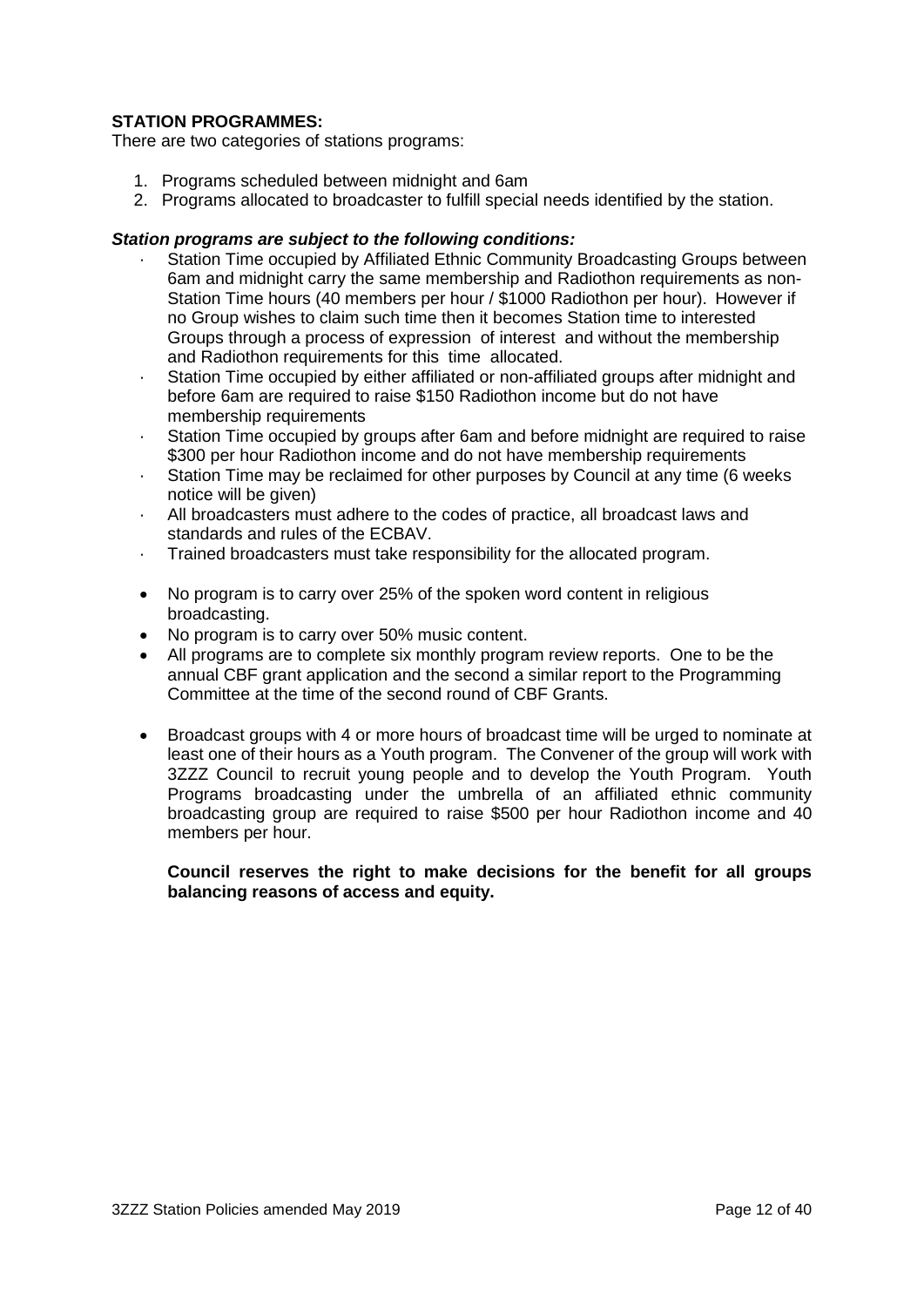#### **7. ACCESS TO MEMBERSHIP REGISTER**

- 1. It is the responsibility of the Secretary of the Association to keep a register of all the names and addresses of all members.
- 2. The Council recognizes the importance of the confidentiality of the information contained on the Membership register.
- 3. A member of the Association has the right to peruse the Register to be assured that the details regarding his or her membership are accurate. This is to be arranged at a time convenient to both the member and the Secretary of the Association.
- 4. A list of the names of all new members applying to join the ECBAV and a particular Group is displayed at the Station's Office and a copy is provided to the Convener of that Group prior to the applications being considered by Council.
- 5. A Convener of the group will be provided with a complete list of the names of the financial members of that Group only when the office receives a written request that notes the reasons for wanting that list.
- 6. For the purposes of membership recruitment, the Convener of the Group will be furnished with a list of member's names and addresses who have not renewed their membership.
- 7. For the purposes of the Group's annual General Meeting, it is the Station's responsibility to send details of a Group A.G.M. to all financial members of that Group.
- 8. For the purposes of the attendance and voting at the Group's A.G.M., a list of financial members' names only will be provided to the Convener 3 days prior to that A.G.M.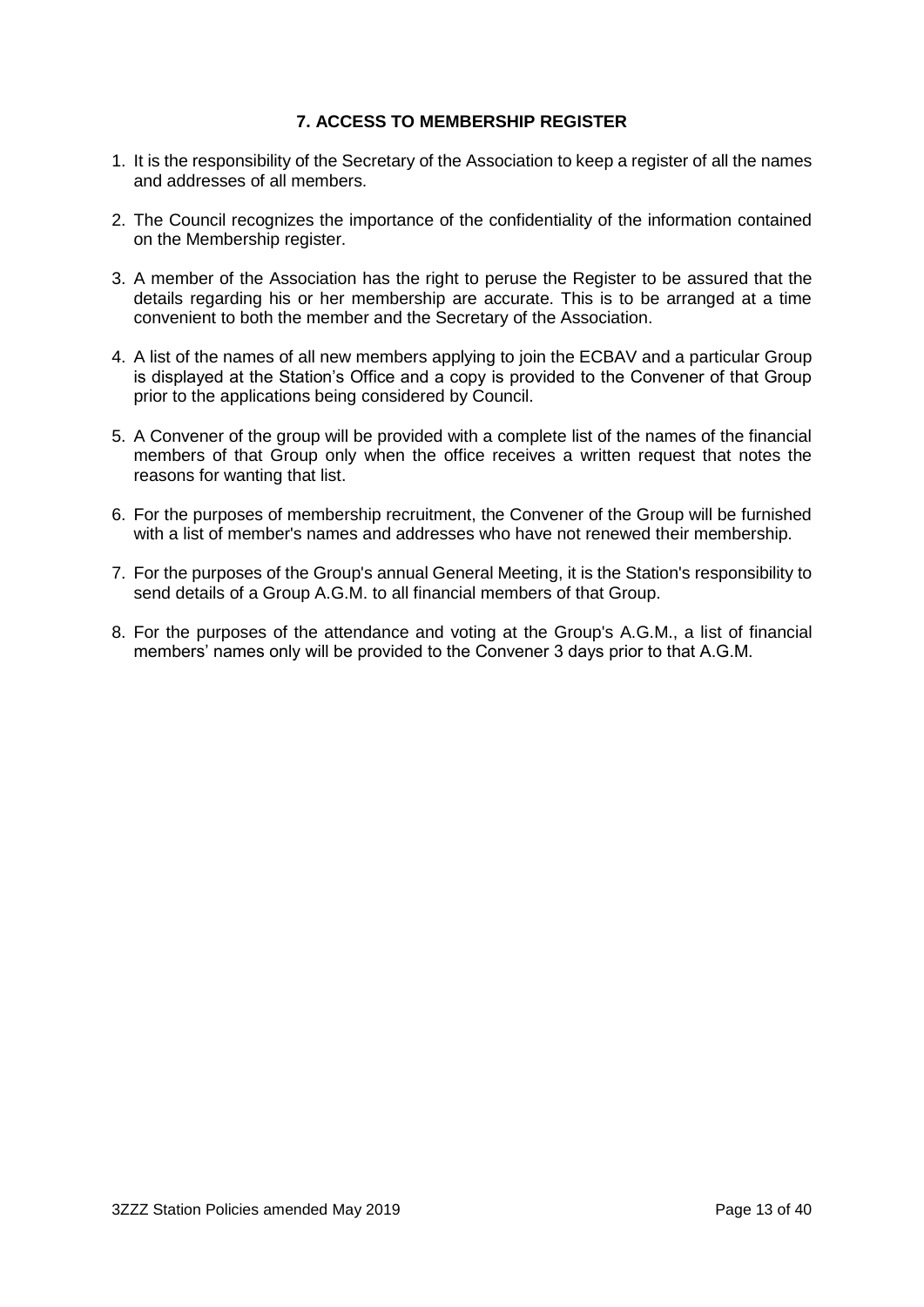#### **8. FORTY MEMBER RULE**

#### **Objectives:**

The forty member rule states that each Ethnic Community Broadcast Group is to be encouraged and assisted ensure that forty members for each broadcast hour are financial.

The aims of the rule are two-fold:

- 1. That the Station membership fees contribute substantially to the Station's finances. Groups should ensure that membership is maintained at a high level. This effort is shared by the Groups according to the number of hours of broadcast time.
- 2. The requirement for each Group to maintain high levels of membership ensures a broad community participation in that Group, and a high degree of community accountability.

Membership numbers be taken twice a year. After the Membership Drive which will be held annually in April or May and at the mail out time for the Station AGM. These figures are then to be averaged and used to determine Group compliance with the requirement of 40 members per normal hour.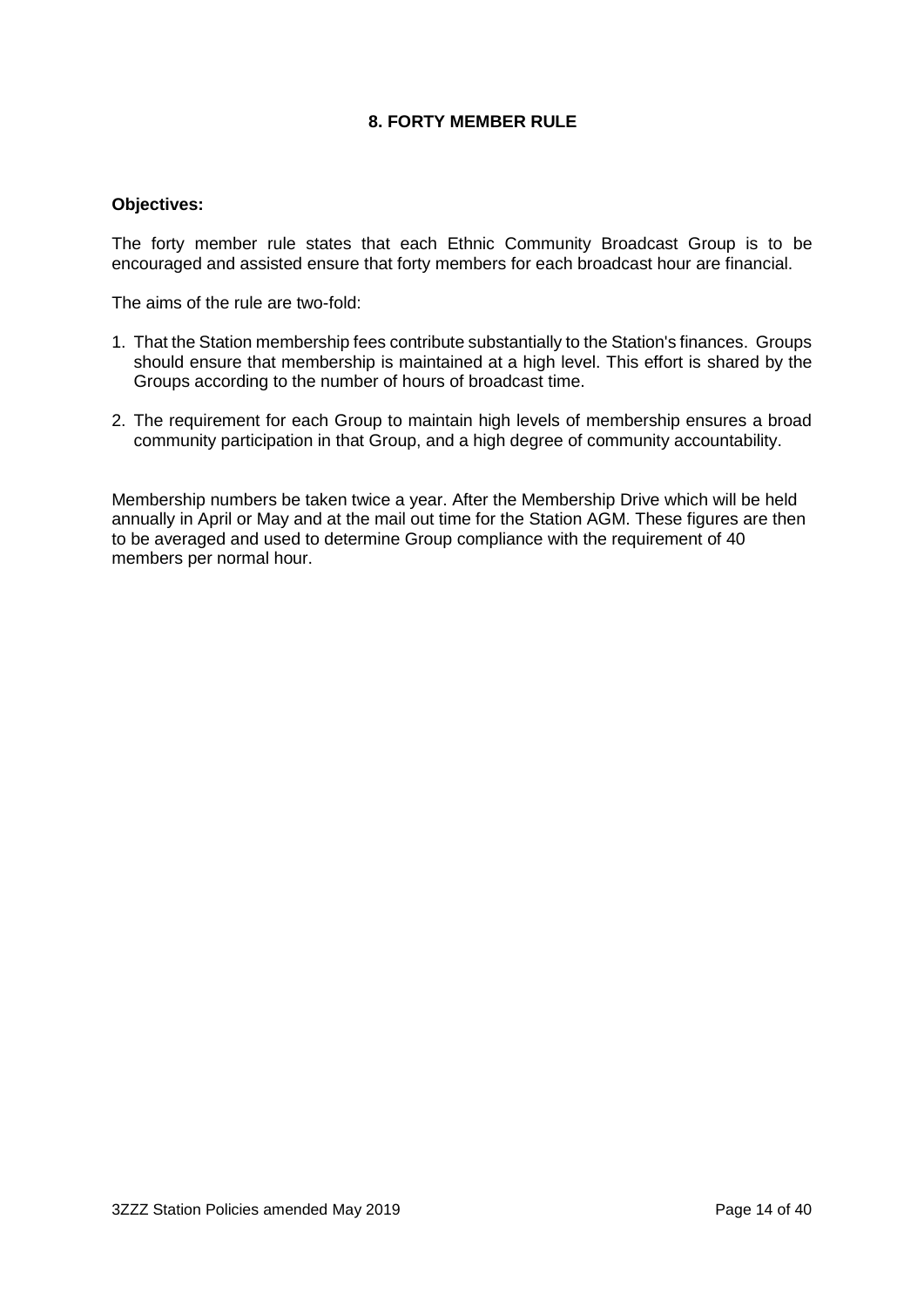#### **9. BREACH OF STATION RULES**

This policy establishes a procedure by which the Management of the Station can deal with broadcasters and groups who breach Station Policy:

- A) On Air [laws of libel, defamation etc. and Australian Broadcasting Authority standards etc]
- B) On internal Station matters [behavior at the Station etc]

#### **A Complaints Relating To On Air Matters**

#### **All efforts will be made to resolve complaints within 6 weeks of receipt in writing.**

- 1. A formal written complaint is received by the Station Management. If the written complaint is received by a director or group Convener, a copy should be provided to the station manager immediately. The President of the ECBAV is to be advised of all written complaints received.
- 2. Both the complainant and the program/group to which the complaint is directed will be asked to provide a translation of the item in the program in question. If there is a relevant discrepancy in the translations, an independent translation will be sought.
- 3. The Broadcaster and group will be directed not to discuss or make any comment on air relevant to the complaint for the duration of the investigation.
- 4. If deemed necessary*,* Legal opinion is sought to ascertain whether or not there has been a breach of Broadcast rules.
- 5. A meeting is held with the Convener of the Group and the broadcaster to outline the breach and to note the possible mitigating circumstances. Two members of station management will be present at the meeting including at least one member of Council.
- 6. Programs forfeited by Groups become Station Time.
- 7. If Council is satisfied that the breach was made, the Group be requested by Council to either issue the broadcaster with a warning or suspend the broadcaster for a period of three months. During this time, the broadcaster is to attend (and pay for) the Station approved training course (irrespective of whether the broadcaster has already attended the course).
- 8. If the group fails to implement the Council's request, the Council imposes the suspension.
- 9. Before returning to air, the broadcaster is to meet formally with Station Manager to ensure that the Station rules and regulations are fully understood.

10. Should the offending broadcaster breach Station rules again, the broadcaster will be permanently excluded from broadcasting on 3ZZZ.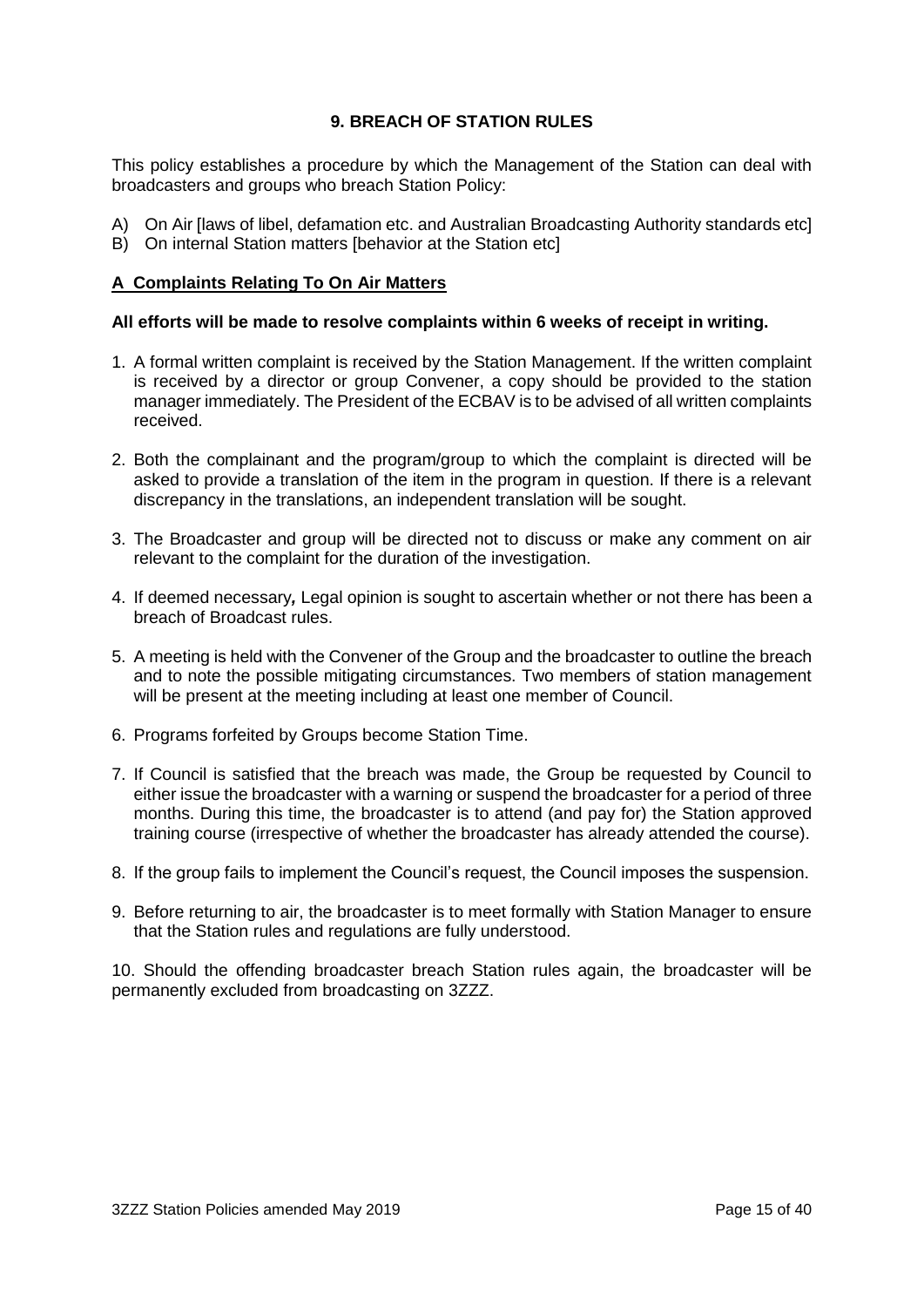#### **B Other complaints**

#### **BREACH OF STATION RULES (disputes resolution/grievance procedure)**

The purpose of this section is to prescribe methods of dealing with internal disputes and conflict resolution at 3ZZZ.

#### **All efforts will be made to resolve complaints within 6 weeks of receipt in writing.**

- 1. A formal written complaint is received by the Station Management. If the written complaint is received by a director or group Convener, a copy should be provided to the station manager immediately. The President is to be advised of all complaints. All grievances will be considered conscientiously, impartially and without discrimination against any party.
- 2. Station management investigates the complaint with the parties concerned. Management will discuss opposing demands or attitudes and negotiate a solution between the disputants. In the normal course of events, the complaint will be considered and any negotiation facilitated by the Station Manager. If there is an objection to the manager being involved in this facilitation, another person acceptable to all parties will be asked to be involved in this process.
- 3. If the matter is not resolved, it is referred to the Station's Disputes Committee (a Sub-Committee of the ECBAV Council).
- 4. Disputes Committee considers the complaint, seeks further investigation if required and convenes a meeting with the relevant parties. The disputes committee then recommends appropriate action to the Council for decision.
- 5. Council endorses or varies the course of action and communicates this to the disputants.
- 6. If the Disputants are still not satisfied they are to be offered independent mediation and/or arbitration. The result of this process will be final and binding.

Whenever a dispute which may incur legal costs occurs against a Group, that group's account is to be frozen and Phone Cards cancelled.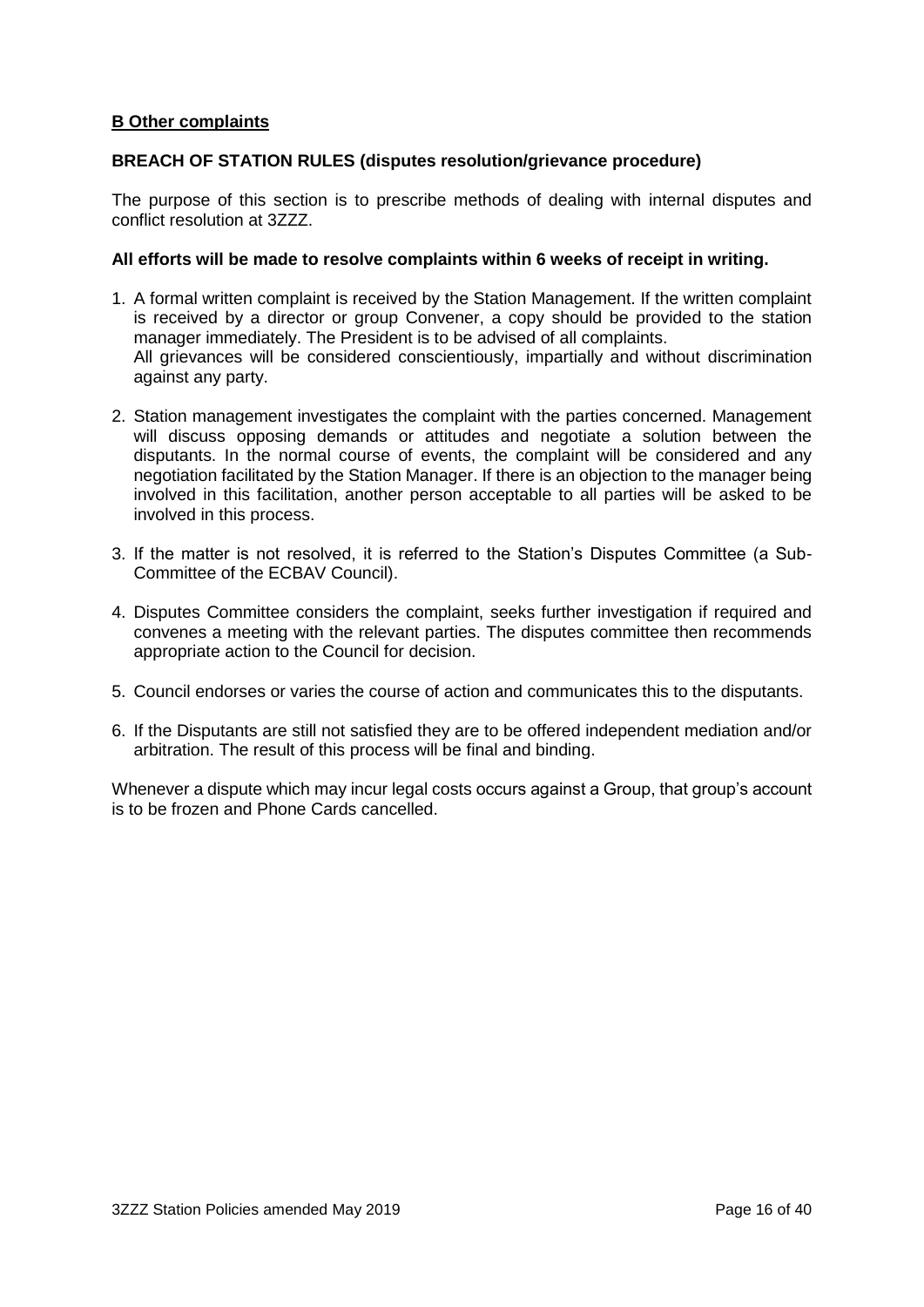#### **10. TRAINING POLICY GUIDELINES**

- 1. There will be NO Broadcasting on the Station unless people are trained to a minimum standard.
- 2. Broadcasters are to be nominated by their respective Group Committee.
- 3. New broadcasters wishing to be trained must sign the Station's broadcaster's indemnity form before training will be provided.
- 4. All broadcasters should have completed the approved training program.
- 5. Skill levels of current broadcasters will be assessed individually based on the approved training standards.
- 6. There will be no training for new people from within ethnic broadcast groups (except in an emergency or new program development) until all currently registered broadcasters have completed the training.
- 7. A confidential Register of all broadcasters to be kept on file. (Only those broadcasters on the register will be trained.)
- 8. Certificates will be provided to all trainees documenting training skill levels.
- 9. Fees for training if required are to be determined by the Council.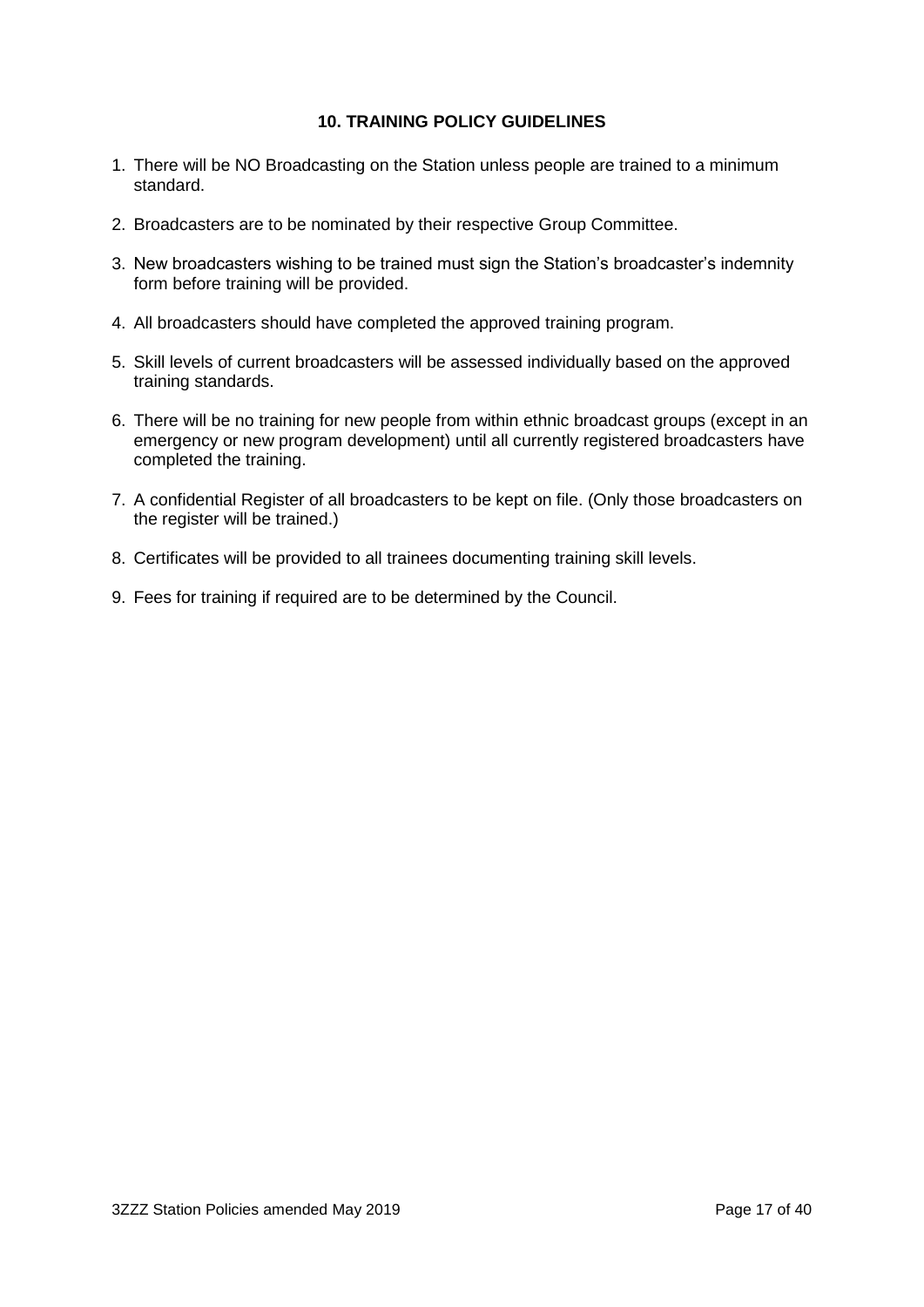#### **11. GROUP ACCOUNTS REIMBURSEMENT POLICY**

1. Elected Group committees are responsible to their members to ensure that money from group accounts is expended for genuine programming purposes.

2. Groups are to respect the principals of volunteering and to ensure that no individual receives payment for the time they spend in carrying out any work for the station.

- 3. All claims must be approved at a meeting of the group and signed by two members of the committee. Group expenditure of less than \$200 does not require minutes of a meeting to be provided for approval but it must be approved by at least the Convenor and another member of the Committee.
- 4. No claims will be processed that are older than 3 months.

5. Claims will be approved at a station level by the Manager and by two members of Council as Cheque Signatories.

6. All claims should be made in a timely manner. For administrative purposes these should be each two months or as advised by the office.

- 7. All claims will require a receipt or a signed statement accounting for the expenditure.
- 8. The Treasurer must provide a detailed account of expenditure to the members at the group Annual General Meeting.
- 9. Management reserves the right to refer any claim to council for clarification or refuse to pay a claim that is not considered appropriate. "Promotional purposes may include printing and promotional material or cards, jackets and caps with 3ZZZ and program name clearly displayed so as to make the clothing promotion fit the Station and program and not every day wear".
- 10. The following items will not be approved for payment out of accounts
	- · Time (no salaries)
	- · Travel expenses
	- · Membership fees
	- · Radiothon money
	- Connection fees or rental for items regularly used at home e.g. phone, electricity etc.
	- Purchase of items normally in the home e.g. stereo, TV's, computers etc.
	- ·
- 11. The cost of business cards will be shared between the station and broadcast groups.
- 12. Lap Tops One laptop per group not exceeding \$900 and due for replacement every two years unless proven necessary otherwise.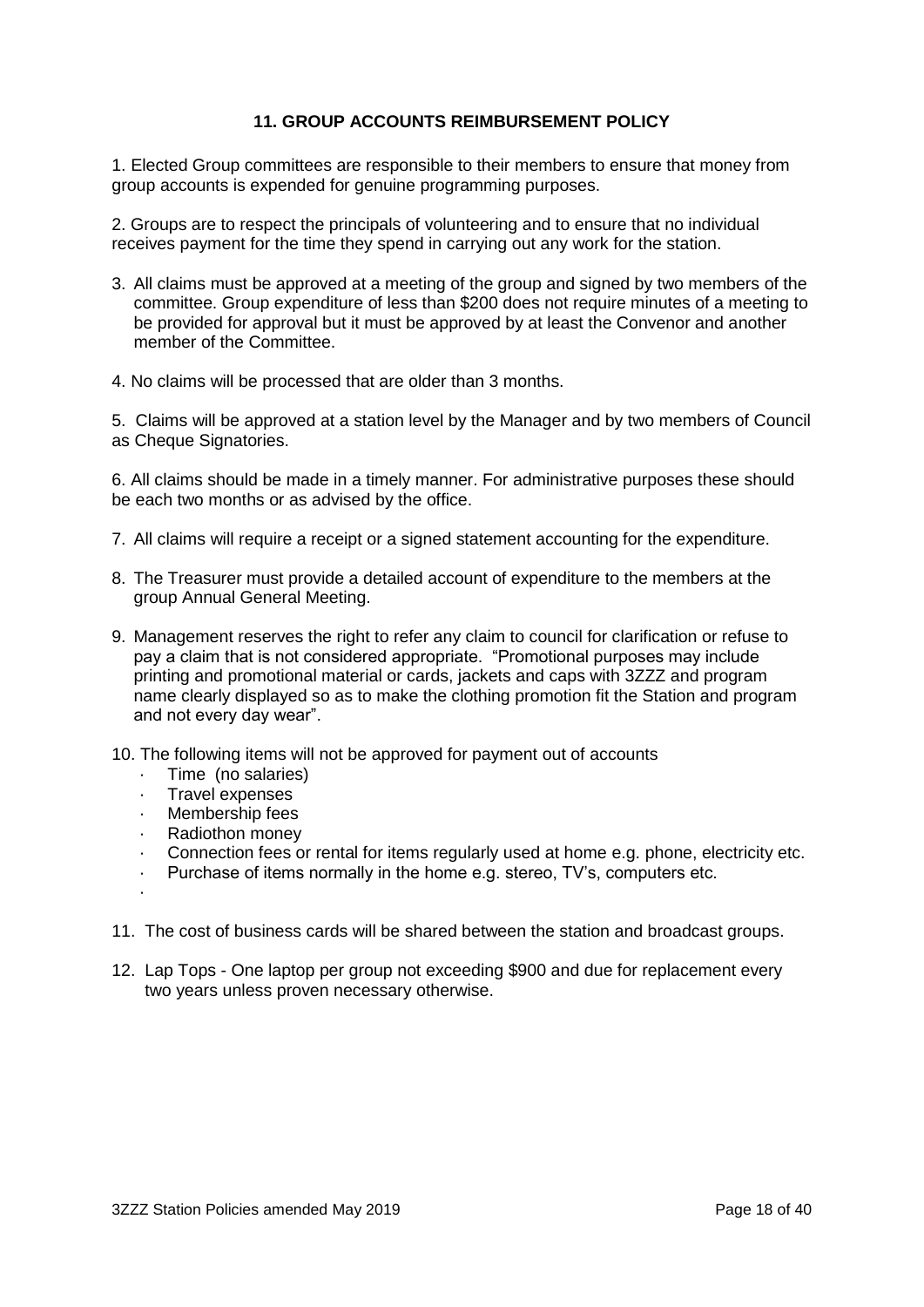# **12. SPONSORSHIP POLICY**

#### **Aims:**

Under the *Broadcasting Services Act 1992,* all community broadcasting licensees are subject to licence conditions that determine the promotional material permitted to be broadcast. This policy aims to clarify 3ZZZ's obligations in order to satisfy licence conditions and to guide station broadcast groups and employees concerning the sale, production, scheduling of and payment for sponsorship announcements.

- **1.** *3ZZZ accepts the following definition of a Sponsorship Announcement:* A sponsorship announcement is the broadcast of a message that has been paid for in cash or in kind and is tagged.
- **2.** Sponsorship announcements are limited to 5 minutes within any broadcast hour.
- **3.** Sponsorship will not be a factor in determining access to broadcasting time.
- **4.** The content and style of individual programs will not be influenced by the sponsors of the station and overall 3ZZZ Programming will not be influenced by sponsors.
- **5.** 3ZZZ reserves the right to choose our clientele based on our own ethical and broadcast policies, with the exception of Part 5, paragraph 9(1)(a) of the *Broadcasting Services Act* 
	- *(1992)*, in the case of State or Federal emergencies
		- a. no pharmaceuticals
		- b. federal, state and local authority groups are acceptable
		- c. no companies that promote tobacco or gambling
		- d. alcohol-related announcements must be programmed appropriately (i.e. not during youth programs).
- **6.** Each sponsorship announcement must be tagged (labelled), for example, "XYZ business, sponsor of 3ZZZ". Where possible the tag should be in the language of the announcement.
- **7.** Each sponsorship announcements will be a maximum of 30 seconds, unless the contract with the sponsor states otherwise.
- **8.** A schedule of fees for sponsorship and production/translation will be determined by the Station Management.
- **9.** Station Management may enlist the services of Agencies to bring in sponsorship. The relationship will be formalised in a contract, establishing terms of payment and commission.
- **10.** All sponsorship contracts ('Media Booking Agreement') are to be signed by an authorised officer of the client company (the sponsor) or confirmed by Agency Booking Form.
- **11.** Standard terms of payment for sponsorship are strictly 7 days after the receipt of the account. A variation of the standard terms may be negotiated by prior arrangement or as per Agency contract. If accounts exceed 60 days, 3ZZZ Management reserves the right to:
	- a. Cease playing the sponsorship announcements on air.
	- b. Charge a late payment fee to be determined by Station Management.
	- c. Refer the client to debt collectors.
- **12.** Any person from a Broadcast Group that commissions a Sponsor will receive a percentage of that contract fee (excluding GST) as determined by Station Management, generally payable to the Broadcast Group.
	- a. The commission will be paid to the Group account held at the Station unless agreed to by Station Management in consultation with the Group.
	- b. The commission will be paid after the invoice has been settled by the Sponsor.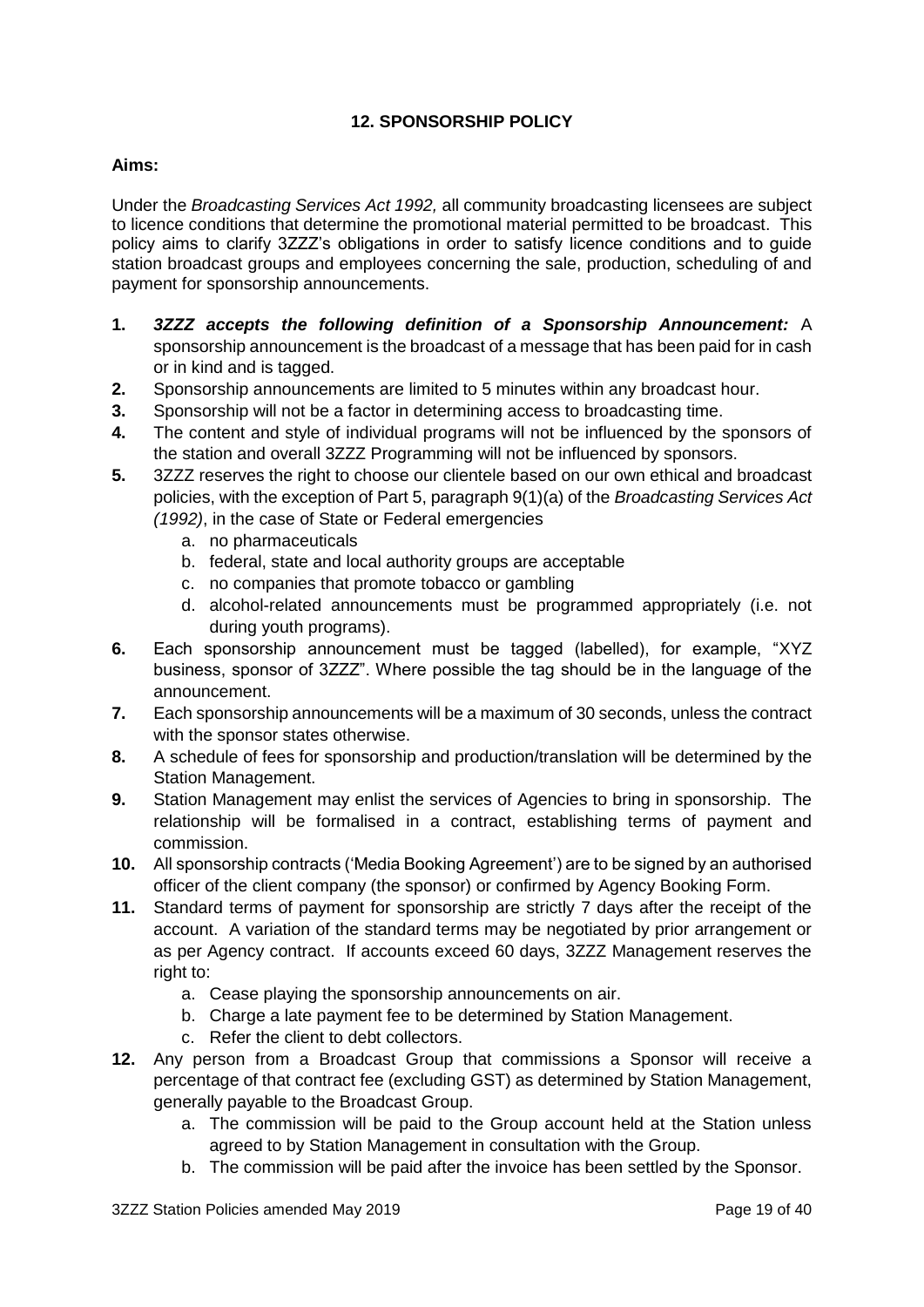- c. Any member of a Broadcast Group intending to approach sponsors should inform Station Management of their intent.
- **13.** Fees paid for translation or voice over are payable to the relevant Broadcast Group account held at the station unless otherwise decided by Station Management in consultation with the group.
- **14.** Station programs who are contributing to the station through a 'sale of airtime' agreement are not permitted to seek sponsorship for their program or the station.
- **15.** The Station Management is responsible for the complete administration of all sponsorship.
	- a. All sponsorship announcements will be produced by or in conjunction with Station Management.
	- b. No program is to broadcast sponsorship announcements without approval from Station Management. Groups wishing to arrange last minute or upfront payment announcements without a booking form may do so in consultation with Station Management and Station Management must receive the details of and payment for the announcements within two working days of the announcement going to air.
	- c. A product, service or business that does not have a sponsorship agreement with Management must not be labelled as a sponsor of the station or program. Where a program receives a donation from a business, including during Radiothon, the business may be thanked or acknowledged but the mention must be understated and not referred to as a 'sponsor' of the program or the station, for example: "XYZ business on Smith St has donated \$50, thank you for your support."

NB. Groups found to be accepting donations from businesses in return for particular promotion of the business are in breach of this policy.

- d. No individual shall profit from a business promotion breaches of this nature are treated as theft from 3ZZZ and individual offenders will be prosecuted.
- **16.** The Station Management has the authority to insert sponsorship announcements in any program where it considers it to be appropriate.
- **17.** All unexpected changes in sponsorship announcements will be communicated in writing to the Broadcast Group.
- **18.** Any program that fails to play a scheduled Sponsorship Announcement may have that amount deducted from the Group's account.
- **19.** In the event that a sponsorship message may offend ethnic sensibilities, an objection may be raised with Station Management.
- **20.** All breaches of the Sponsorship Policy will be reported to Council.
- **21.** Broadcasters may not promote goods or services on air unless:
	- a. It is mentioned accidentally, without deliberate planning or arrangement.
	- b. It is an incidental accompaniment to other material being broadcast this may include a casual reference to a particular product or service during discussion.
	- c. It is mentioned as a part of a review or interview. However, broadcasters should take care not to focus the discussion on the promotion of a particular product or service.
	- d. It is a Community Service Announcement (see definition next page)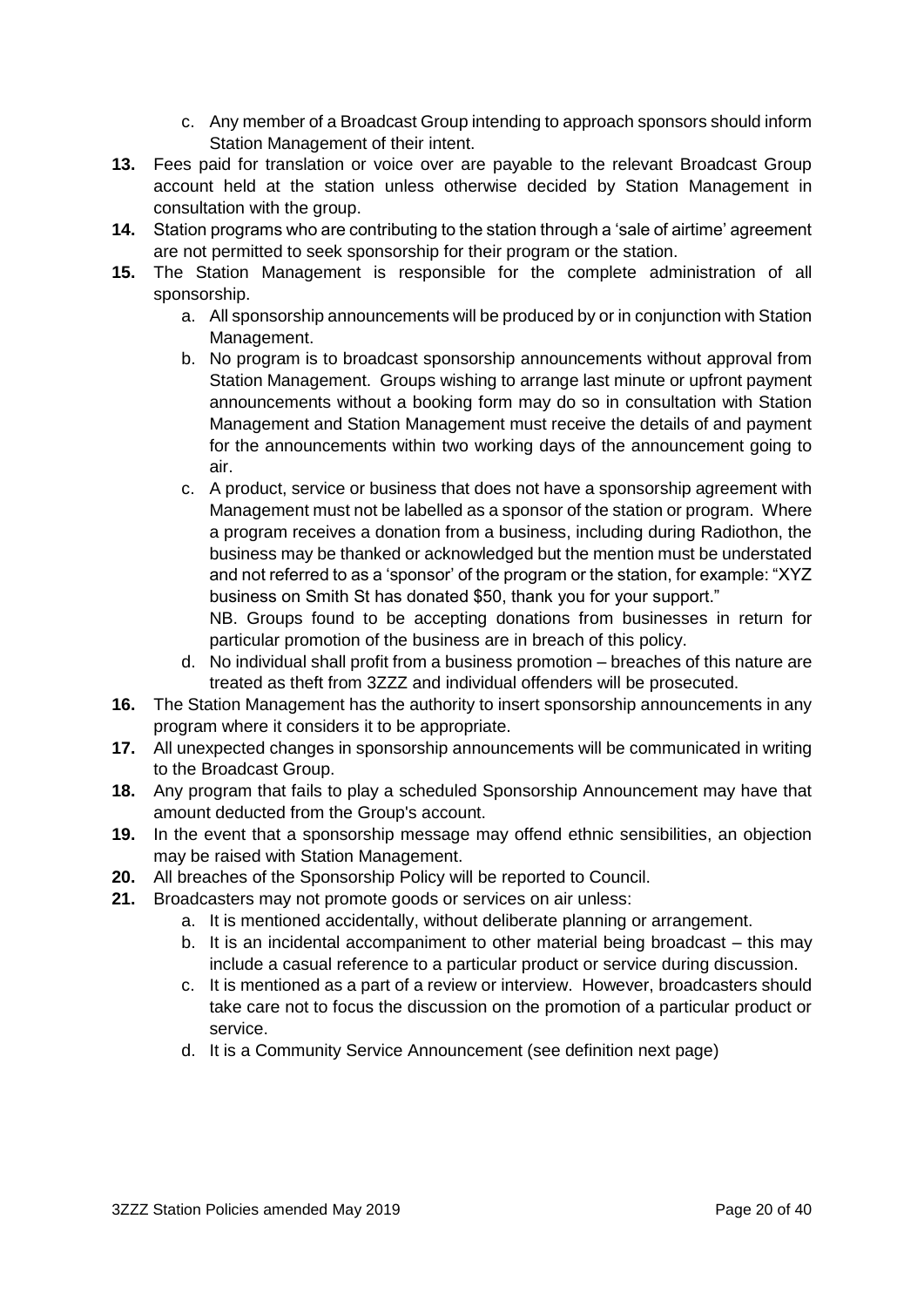- **22.** *Community Service Announcements:* 3ZZZ accepts the following definition and guidelines for Community Service Announcements (CSAs):
	- a. Usually no payment is made for the broadcast of CSAs. However production and/or translation fees apply for pre-recorded CSAs. In the circumstance that payment for the broadcast of the CSA is given to the station, 3ZZZ acknowledge that the announcement will count towards the hourly sponsorship time limit.
	- b. In order to help listeners and broadcasters differentiate between paid and unpaid pre-recorded announcements, pre-recorded CSAs will be tagged as such: eg. "This has been a 3ZZZ Community Service Announcement".
	- c. To count as a CSA, an announcement will relate to the following content:
		- i. Material about an appeal by a registered charity, or a non-profit or volunteer group;
		- ii. Material meeting the needs of the multicultural and multilingual community. For example: an announcement informing listeners belonging to a particular language group about an upcoming cultural festival, or to provide information about other events of a cultural, welfare, or educational nature; and/or
		- iii. Material about goods and services, where the money raised benefits the community or a charitable purpose.
	- d. Station Management does not guarantee:
		- i. That CSAs will be played on air;
		- ii. That CSAs will be played in a particular program; or
		- iii. That CSAs will be played with a particular frequency.

NB: Announcements about goods and services which charge commercial rates are unlikely to be community information/promotional material and should be paid for in cash or in kind through the Sponsorship Department and tagged as such on air.

As a general guide Individual Community Service Announcements will be announced for a maximum of three (3) times except for Dinner Dances or similar which will be announced for a maximum of four (4) times. These are total numbers and include all programs.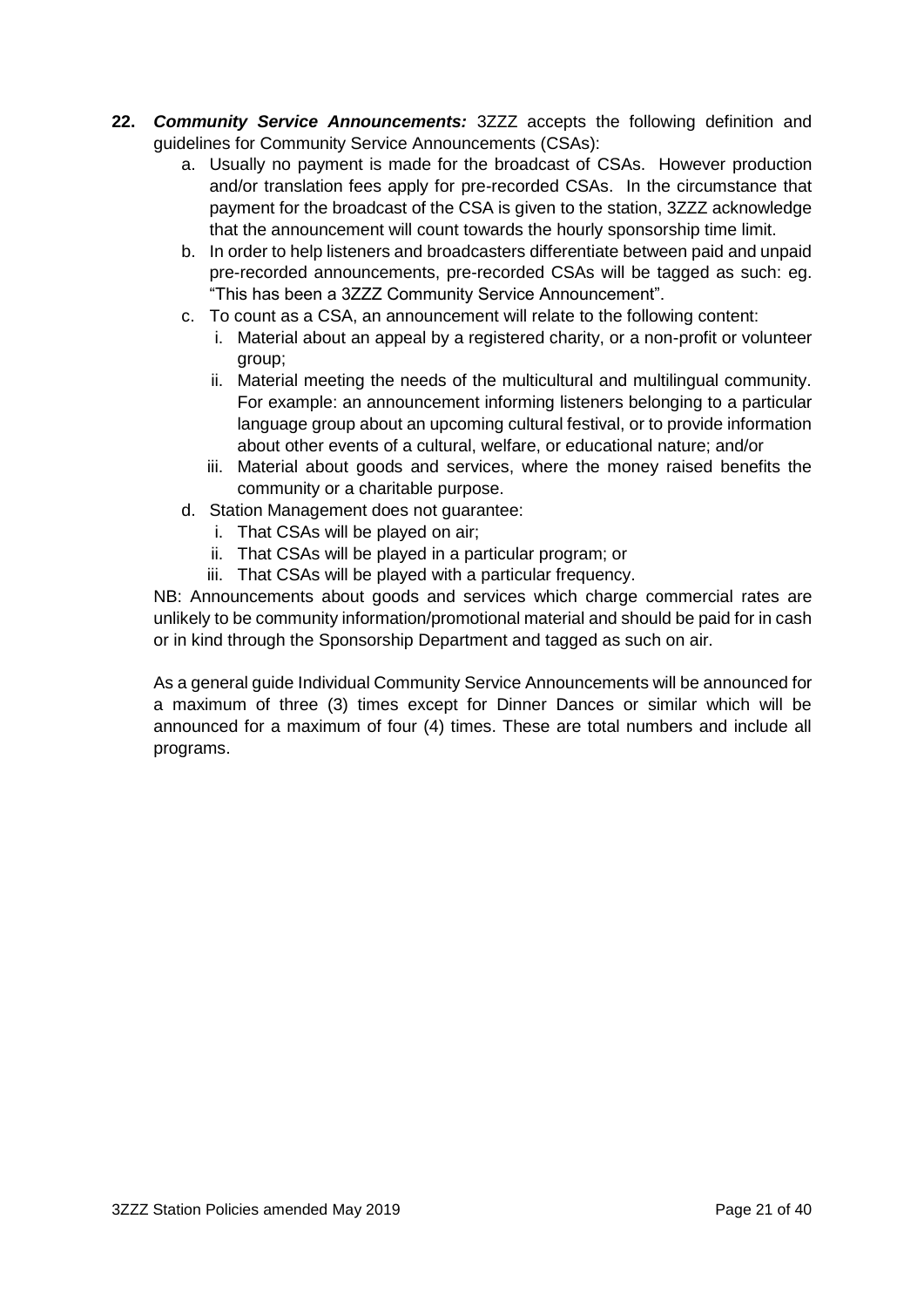#### **13. GIFT POLICY**

Policy for Gifts for employees and Councillors on termination of duties with 3ZZZ

The following table is to be used when assessing the value of a gift for employees and Councillors on termination of duties with 3ZZZ.

| <b>Amount</b> | <b>Comment</b>               |
|---------------|------------------------------|
|               |                              |
| \$50          |                              |
| \$150         |                              |
| \$200         |                              |
| \$250         |                              |
| \$300         |                              |
| \$350         |                              |
| \$400         |                              |
| \$450         |                              |
| \$500         | Maximum contribution by 3ZZZ |
|               |                              |

Adopted April 2004 Council Meeting

#### **14. FINANCIAL MANAGEMENT**

- 1. The day to day Station Banking remains at the National Bank.
- 2. Term Deposits be lodged at the bank offering the best package at the time.
- 3. On line banking not be used at this stage
- 4. The Station Manager be issued with a Credit Card with \$1,000 limit with expenditure to be approved by the book-keeper prior to expenditure and by the Treasurer after expenditure. The Credit Card to only be used where no other credit facilities are available.
- 5. Any expenditure over \$5000 must be subject to an expression of interest with price and quality being determining factors.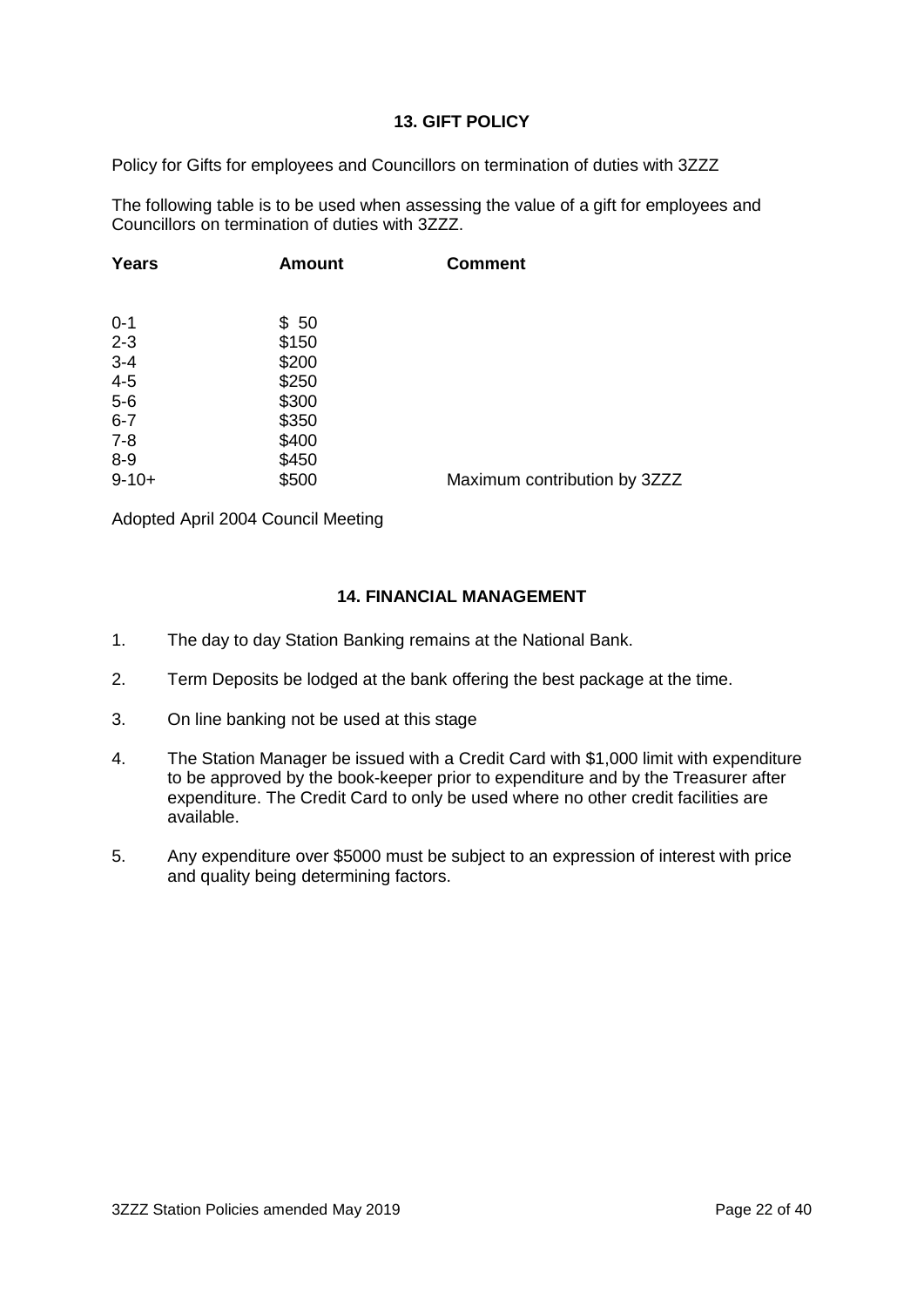#### **15. CAR PARKING & CAR PARK ACCESS**

- 1. Authorized Staff parking permitted during business hours
	- a. Manager to have car space available when required.
- 2. That Councillors required to frequently attend the station to sign cheques etc. have access to the car park and a remote control for their tenure on Council for use of a space whenever there is one available.
- 3. 2 cars spaces will be available to program groups during program times.
	- a. Suggests no more than 4 broadcaster cars per hour.
	- b. Only if spots available.
- 4. Program groups are to determine which of their 2 broadcasters are to use the car park. Programs who have more than two attending a show must ensure that only two spaces are used including guests. Programs using more than their two spaces will jeopardize parking privileges.
- 5. Women broadcasters permitted priority parking in evening hours and weekends.
- 6. Disable parking spot can be used by those deemed to have significant medical condition.
- 7. Parking beyond 30 minutes of program ending could jeopardize parking privileges.
- 8. Broadcasters should aim to exit the station as promptly as possible after their program freeing the car spot for the next program.
- 9. Car park is not to be used for casual visits i.e membership payments, pickups etc..
- 10. Trainers will be permitted to park while conducting training sessions that exceeds two hours.
- 11. From time to time access will be granted to consultants and trades people who are conducting business at the station at the discretion of the Manager.
- 12. The Manager may use discretion in relation to the use of the car park on an equitable basis.

The gate will automatically close after one minute.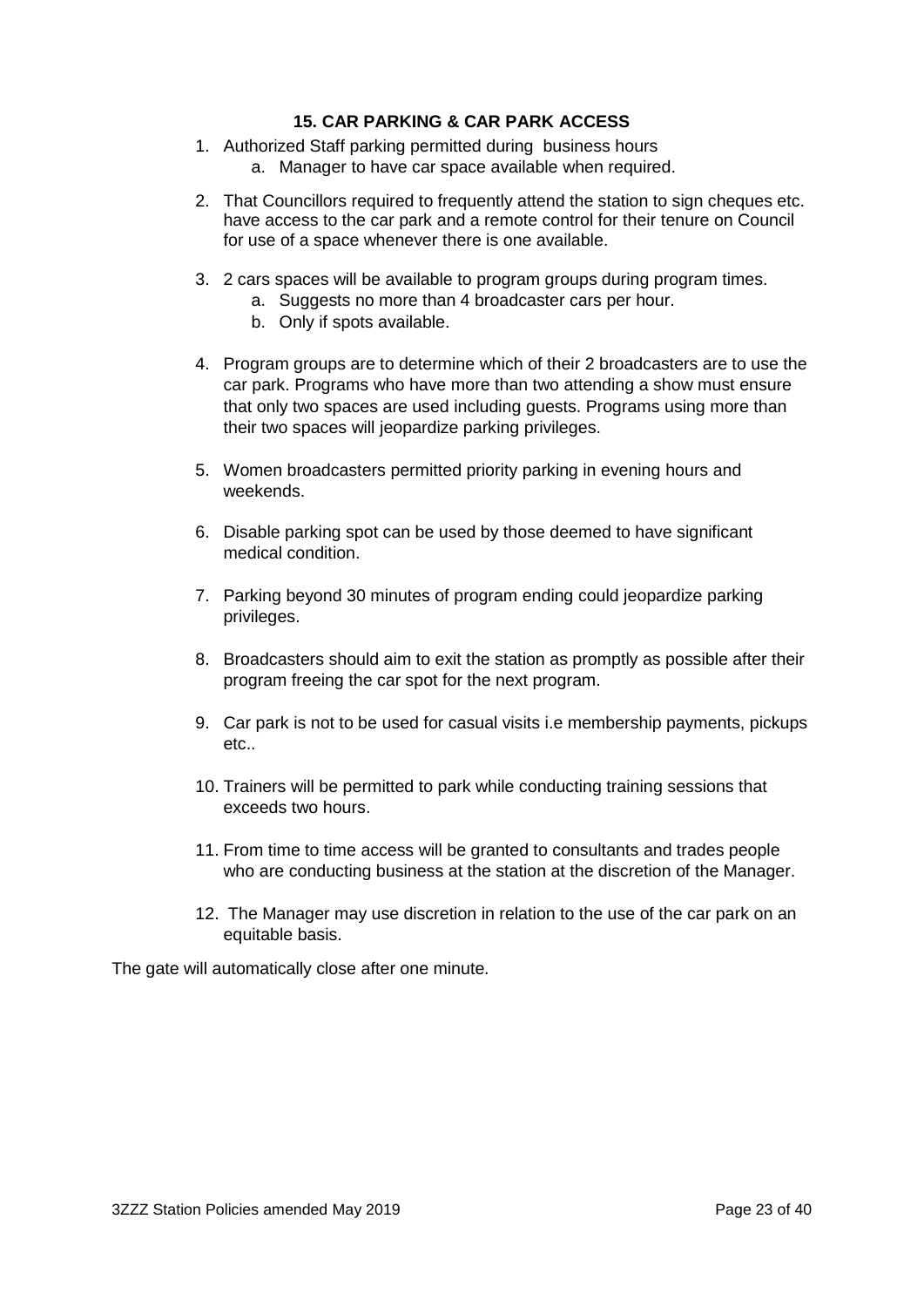# **16. BOOKING STUDIOS**

- 1. Studios can only be booked for a maximum of 2 hours per hour of on air time each week.
- 2. Advanced booking can only be made for two weeks at a time.
- 3. Regular bookings must be kept each week and cancelled when people go on holidays.
- 4. Broadcasters who wish to record bands have a priority on studio 5. The request for use of this studio must be made well in advance so rearrangements can be made with other broadcasters if necessary.
- 5. Studios cannot be booked any later than 11.30 pm without special permission.
- 6. Contact the office between 9.00 am and 5.00 pm Mon Fri to book studios.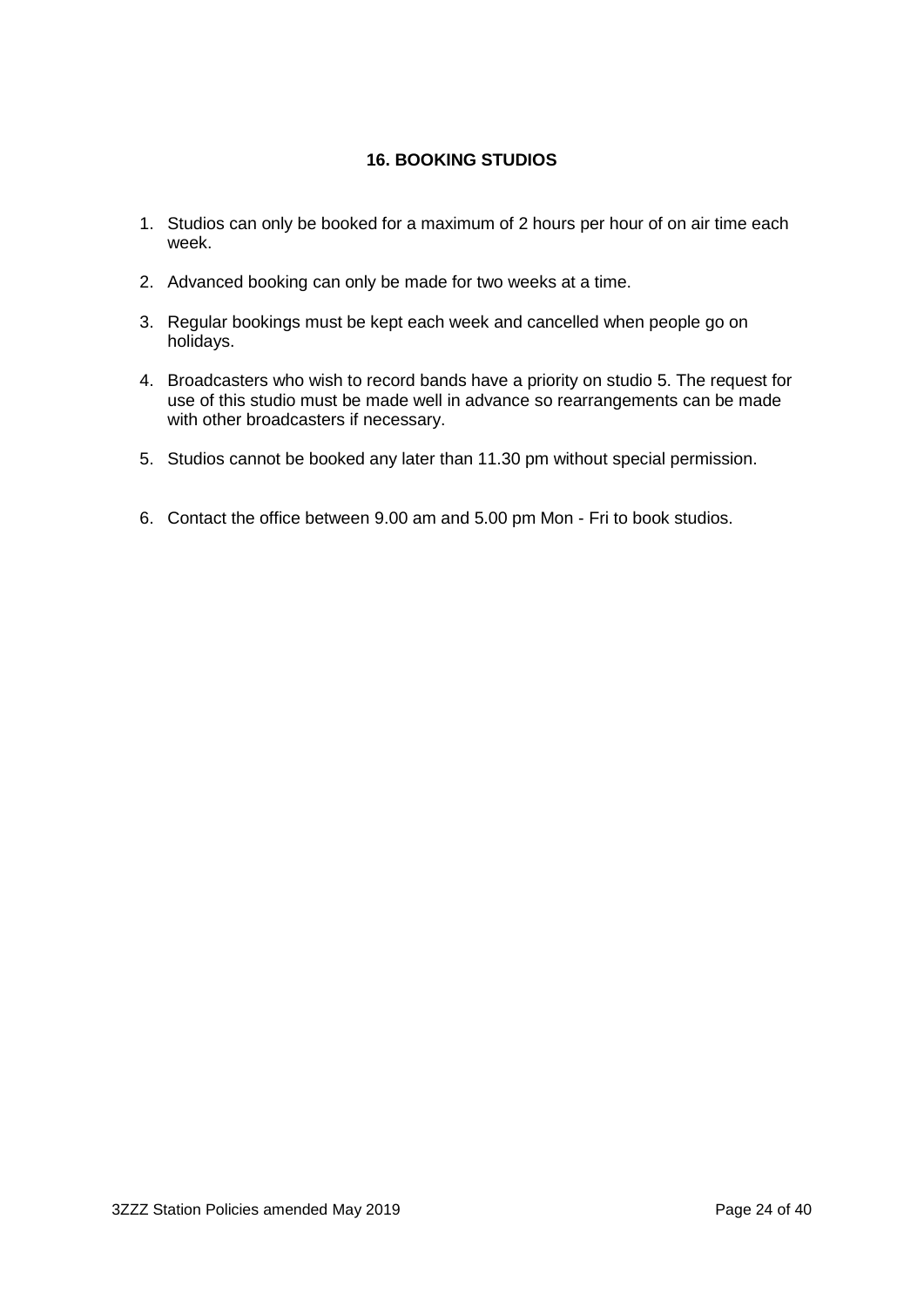#### **17. STATION AGM AND COUNCIL ELECTION GUIDELINES**

The following guidelines for the conduct of the ECBAV Council elections were adopted at the 24<sup>th</sup> June 2003 Council Meeting:

When the "proxy" system is required for the conduct of elections for the Council, the following procedure is to be adopted:

- 1. A Statutory Declaration is required witnessed in accordance with the law.
- 2. Verification of Proxies to be delegated to a person/persons independent of staff and candidates. A final report to be submitted to the Secretary.
- 3. Nominations to be verified for eligibility by a designated staff member and a report made to the Secretary.
- 4. The Secretary is responsible for the conduct of the ballot, but if the Secretary is a candidate he/she will delegate the relevant constitutional tasks to a staff or noncandidate member as appropriate.
- 5. The Secretary to receive and be responsible for the master list of eligible voters and authorized Ballot Papers, to be handed over to the returning officer on election date.
- 6. When elections occur at the same day as the AGM, Council will continue to nominate two (2) returning officers, prior to the AGM to be acquainted with the procedures, subject to their endorsement at the AGM. The other three members of the Election Committee will be elected at the AGM.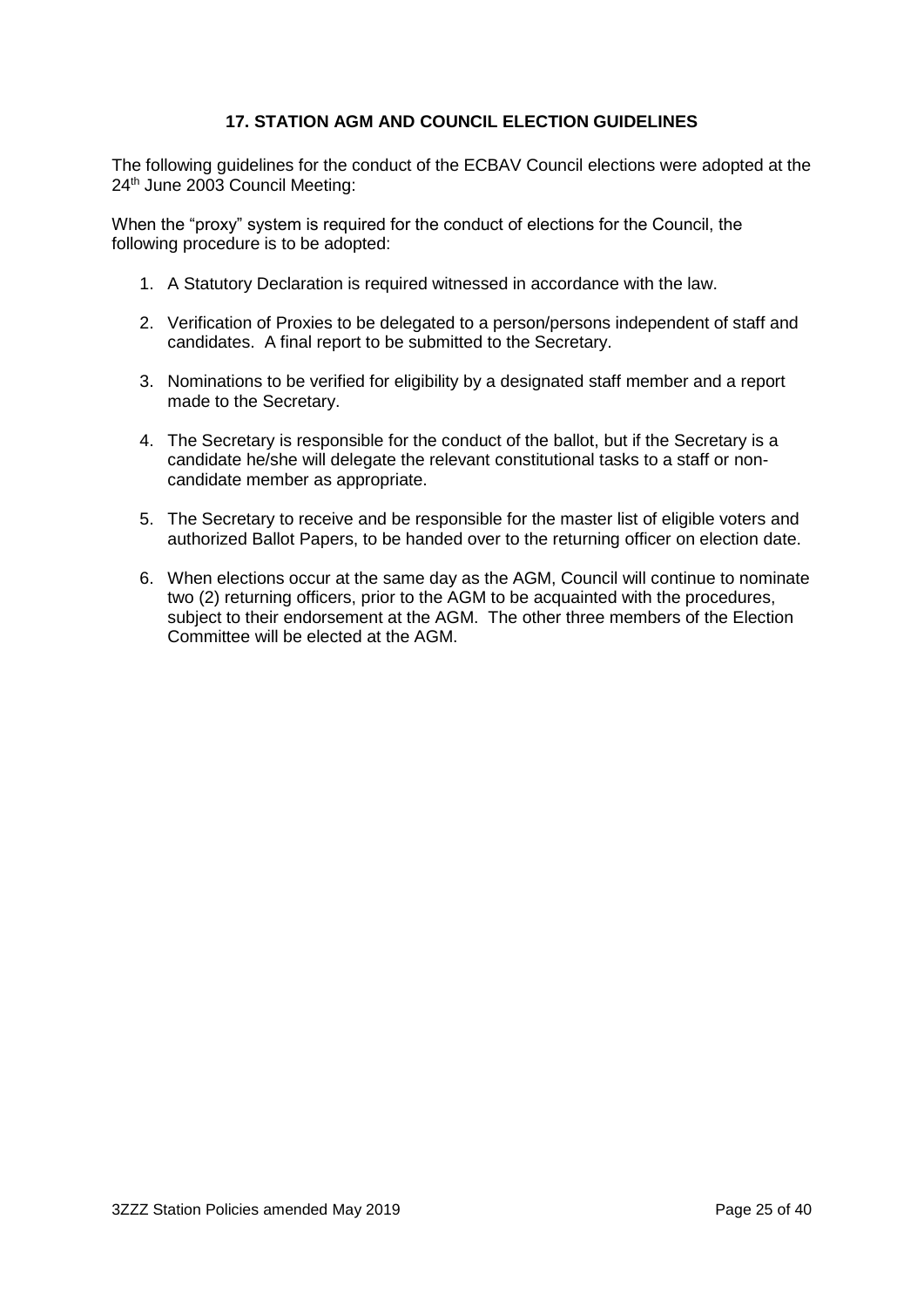#### **18. YOUTH POLICY**

**Aims:** This policy aims to clarify 3ZZZ's intentions for the encouragement of youth involvement, to formalize and to provide direction and procedures for the Youth Committee.

- 1. 3ZZZ defines youth as under 30 (as per CBF definition)
- 2. The 3ZZZ Youth Committee is open to all young participants of 3ZZZ.
- 3. Each broadcast group with young participants should be represented, and where groups have more than one youth participant, the Group's Youth Representative will fill a year long position nominated by young members of the group.
- 4. As per becoming a member, youth are responsible for providing office staff with current contact details, including an email address where applicable.

#### 5. **Meetings:**

- a. The Youth Committee will meet at least once every two months.
- b. Meeting minutes will be distributed to members of the Youth Committee by email, posted on the notice board in the broadcast area and tabled at the next Council meeting.
- c. Notice of Youth Committee meetings will be via email two weeks prior to the meeting and by posters on the notice board in the broadcast area.

#### 6. **Youth Representation on Council and Conference:**

- a. Where there are no youth members on the Council the Council may co-opt as a non-voting member a young person nominated by the Youth Committee.
- b. The Youth Committee may recommend to Council up to three young people to attend the NEMBC Conference. Where the Council approves of those nominations the youth representatives will have their expenses covered by the station to the same extent as other delegates.
- 7. Where a broadcast group has stipulated that one of their programs is a Youth Program, the young broadcasters will be given complete editorial responsibility for the program, within 3ZZZ Policy, Broadcast Codes and Regulations.
- 8. Assisting and encouraging youth participation will be assigned to one of 3ZZZ Employees, and will be formalized in the Employee's position description. When a position is vacant, the responsibility will default to the responsibility of the Manager.
- 9. The 3ZZZ Youth Committee aims to work in collaboration with the aims of the NEMBC Youth Committee. As a demonstration of this cooperation, there is an open invite to the NEMBC Youth Coordinator to each 3ZZZ Youth Committee meeting.
- 10. Amendments to this policy: must be agreed to by a majority of the Youth Committee and recommended to the Council for adoption. The Council's decision is final.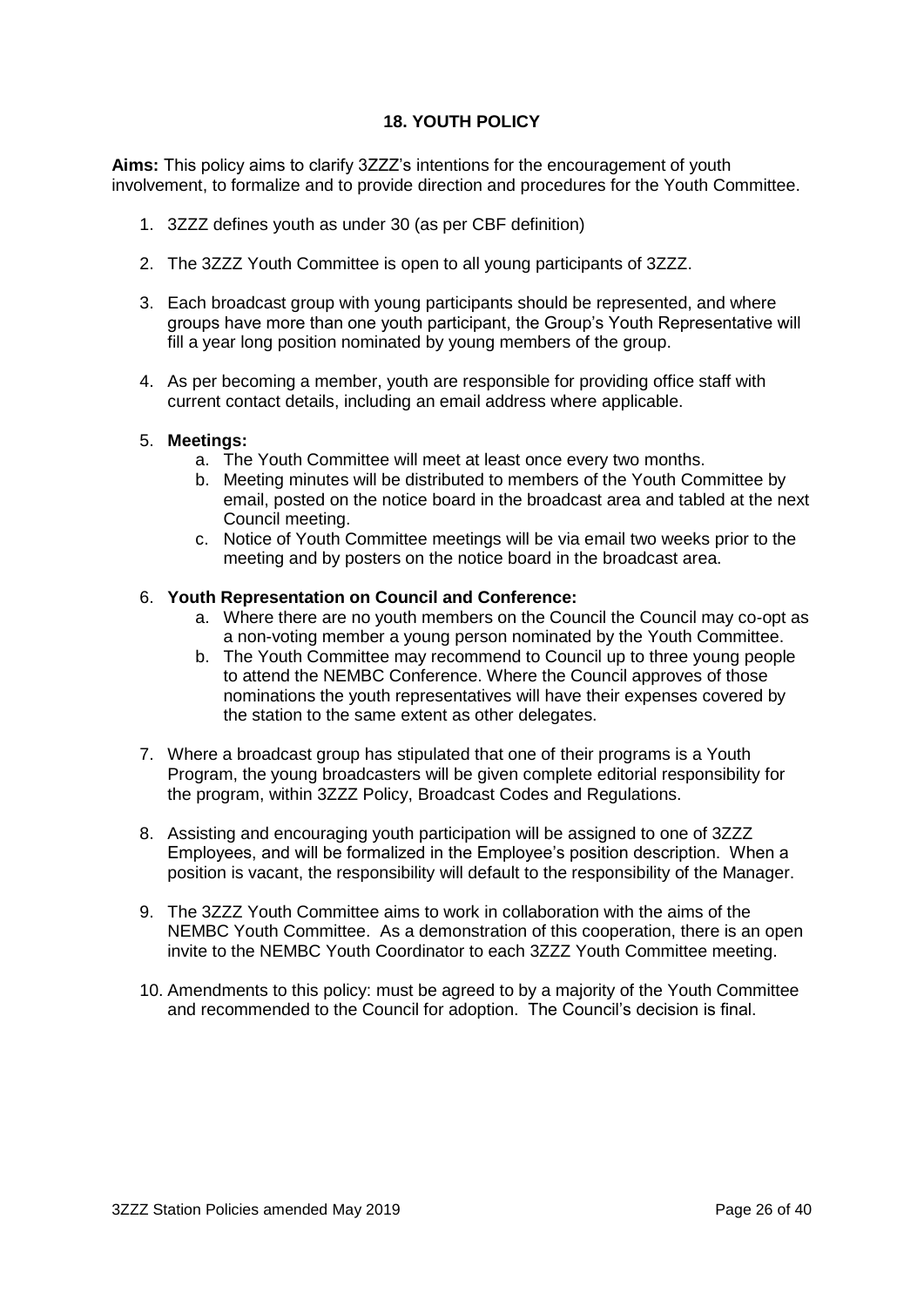#### **19. ROLES OF COUNCIL, OFFICERS AND MANAGER**

1) The council manages the affairs of the Council and the Association, setting strategic and operational policies, monitoring outcomes and taking appropriate action. It appoints staff, evaluates their performance and provides a safe and cooperative work environment.

2) The Officers meet and attend to Council business in between meetings of the Council and report accordingly to the Council. Staff employment and conditions issues are considered by the Officers who make appropriate reports to the Council.

3) All communications, encompassing correspondence, relating to Council business are referred to the relevant officers.

4) The Council secretary in consultation with the President and input by the Manager sets the agenda for council and other council initiated meetings and keeps minutes and other Council records.

5) The Manager is responsible for the management of staff and the operational functions of the station in accordance with Council policies and contract of employment conditions.

6) On urgent and important day to day issues the Manager consults with and is consulted by the relevant officers. The Manager reports to the council through the president, as per contract.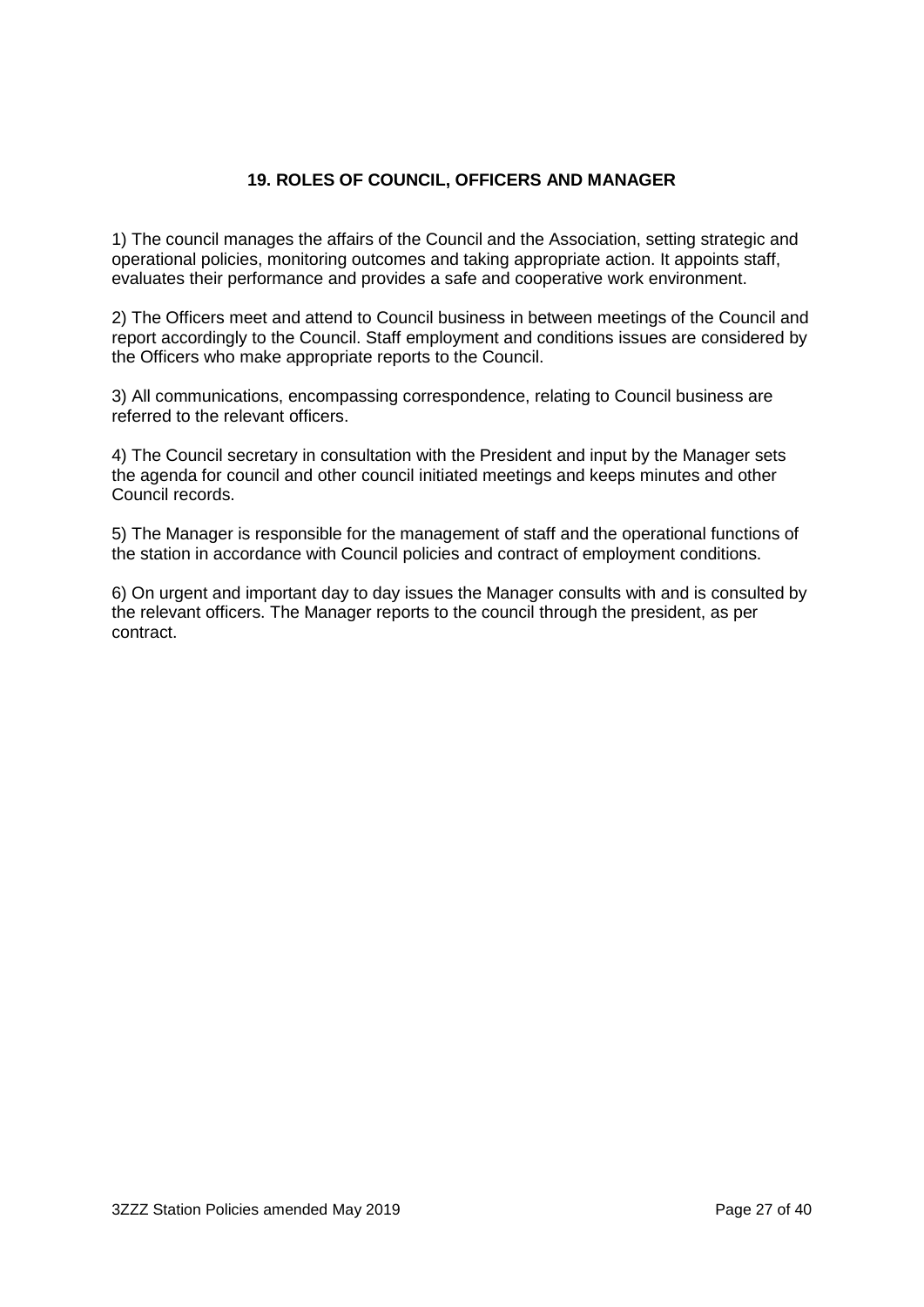# **20. CONDUCT OF MEETING POLICY**

# **INTRODUCTION**

It is important to ensure that meetings are conducted well so that:

- in making decisions, proper regard can be had to the views of the majority, of the minority, of individual members, of absentee members, and of all of these groups taken together; and
- Decisions can be made efficiently and expeditiously, with due respect for the time and commitment of members of 3ZZZ and members of the Board.

Primary responsibility for this rests with the Chair. To achieve that, broad discretion and authority is given to the Chair to make rulings on questions of meeting procedure (subject to the limitations set out in this policy).

It is important that Board Members are prepared for meetings and bring all documents provided and attend regularly.

It is important for Board Members to accept that they are representing the entire membership and not a particular group or program when conducting the affairs of the station.

# **PURPOSE**

This policy is designed to provide guidance on the appointment of the Chair and set out the parameters by which the Chair is to conduct meetings, to ensure that meetings are conducted well.

# **APPOINTMENT OF CHAIR**

The Chair of Ethnic Community Broadcasting Association Of Victoria Limited (Association) Board shall be elected as laid down in the Association's constitution/rules.

Subject to anything in the Constitution/Rules:

- In the Chair's absence, the Vice-Chair shall preside as Chair at each General Meeting of the Organisation.
- If the Chair and the Vice-Chair are absent from a General Meeting or a Board meeting, or are unable to preside, or decline to preside, the Members present must elect one of their number to preside as Chair.
- Meetings of any Board sub-committees shall be chaired in the manner laid down by the Board in their terms of reference.
- A person should not preside as Chair over the part of a meeting concerning the election of the Chair, nor should the Chair give instructions as to the procedure to be followed, in respect of an election for the position of Chair. A temporary Chair should be appointed for that purpose to ensure a fair, unbiased election.

# **RESPONSIBILITIES**

The Chair shall conduct meetings according to the Standing Orders (see Appendix A), and any other resolution of the Board.

3ZZZ Station Policies amended May 2019 **Page 28 of 40** Page 28 of 40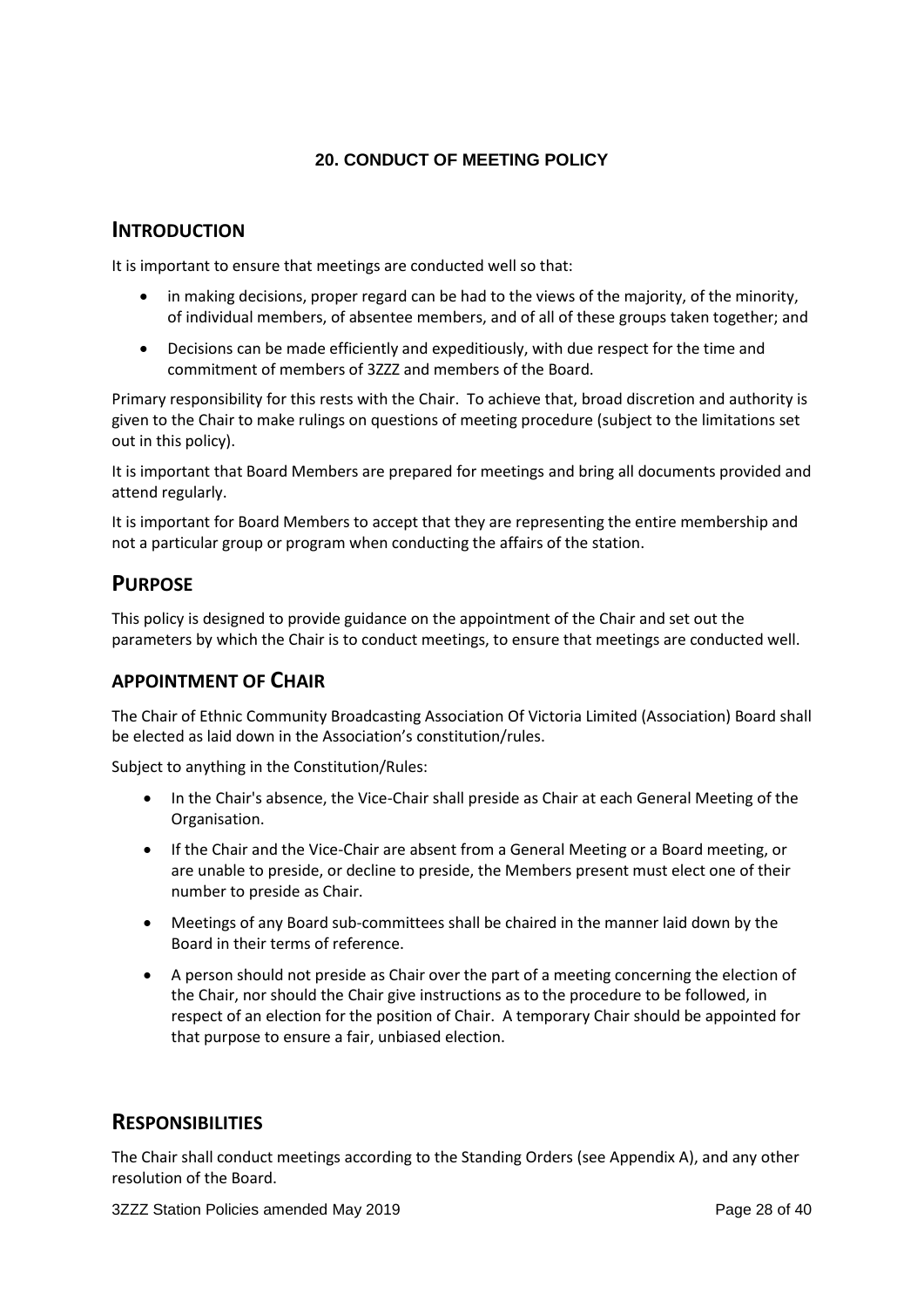Where the Standing Orders are ambiguous or contestable or silent, and there are no other Board directions given on the subject, the Chair has discretion to rule as to the practices to be followed.

Where there is continuing disagreement on any ruling by the Chair, any member may move a motion of dissent to the Chair's ruling. If this motion is seconded a vote shall be taken. If the motion of dissent is carried, the Chair's decision is reversed.

#### **21. Community Participation Policy**

#### **Introduction**

It is 3ZZZ's obligation to comply with license condition requirements to:

- Encourage members of the community they serve to participate in the operations of the licensee in providing the service and the selection of and provision of programs under the license (community participation requirement) and,
- Continue to represent the community interest they represented at the time their license was allocated or last renewed (community representation requirement)

#### **Scope:**

All 3ZZZ 92.3 FM Staff and volunteers Policy and Procedure,

1. 3ZZZ 92.3FM will constantly seek to increase its level of community participation in all operations.

2. 3ZZZ 92.3FM will develop strategies that encourage community participation in the stations operations and in the selection and provision of programming.

3. 3ZZZ 92.3FM will encourage all community groups: sporting, age-related, Culturally And Linguistically Diverse communities (CALD), communities of faith, arts and local interest and individuals to become members and fully participate in all aspects of the station's operation and broadcast.

4. 3ZZZ 92.3FM will be committed to a totally open and non-discriminatory policy in regard to membership and participation. Membership can only be revoked under the most extreme circumstances and only after an exhaustive, open & transparent process.

5. 3ZZZ 92.3FM will ensure that it meets the needs and interests of the local community in the following ways:

i. Provide regular on-air announcements every day.

ii. Provide outside Broadcasts engaging with the community.

iii. Provide training programs to equip potential volunteers in their involvement with the station.

iv. Provide access to information about 3ZZZ 92.3FM through our web site.

v. Provide community service announcements & interviews to encourage regular participation of those in our broadcasting area.

vi. Seek out local press editorial as appropriate to raise awareness of 3ZZZ 92.3FM in the community.

vii. Aim to involve local youth in producing quality programs for local youth.

viii. One of the main aims is to involve local youth in producing quality programs for local youth. Those under 18 require supervision by a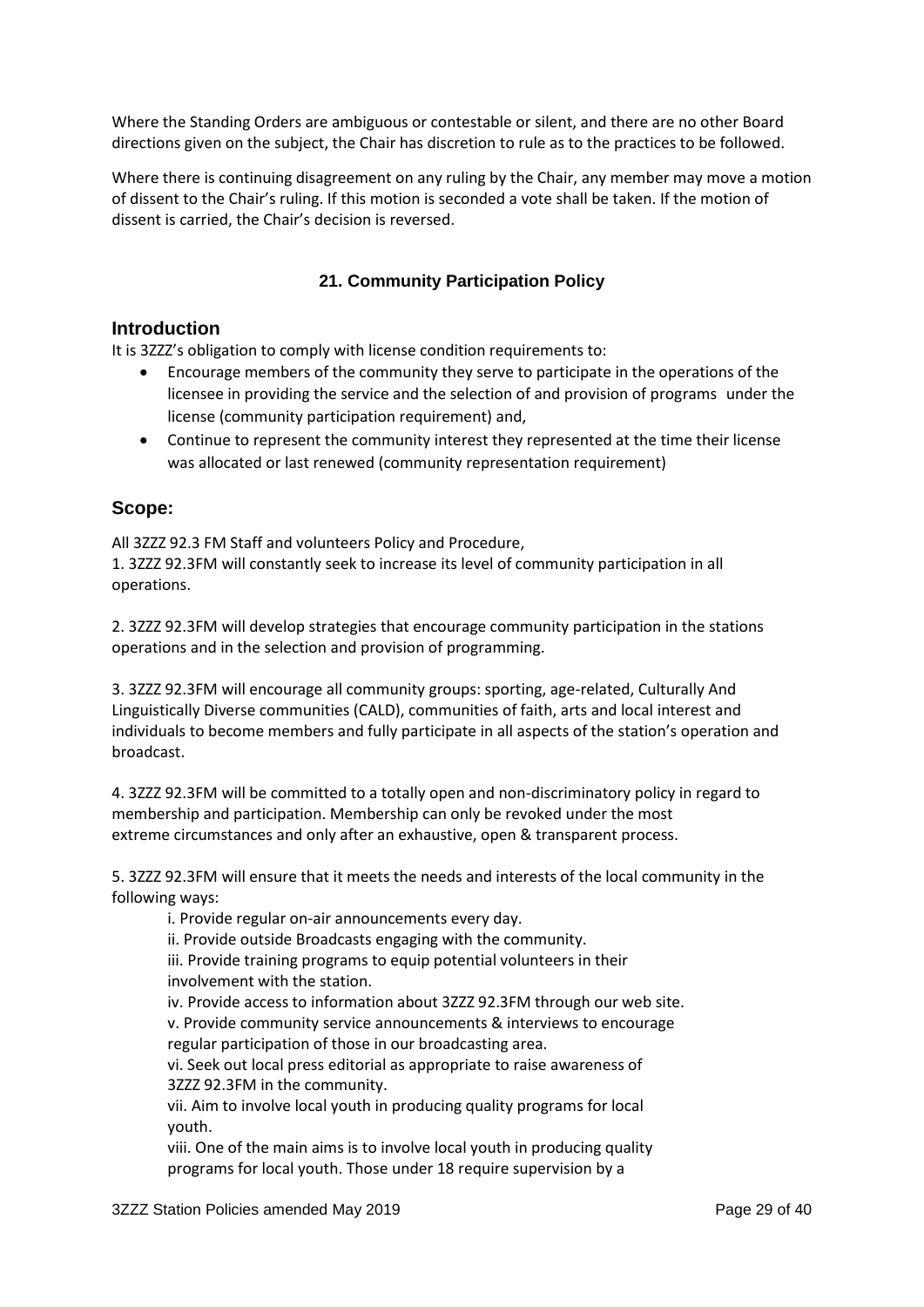responsible adult to secure safety and compliance with working with children and 3ZZZ's duty of care to them ix. Encouraging new & emerging culturally and linguistically diverse communities. x. Actively seek opportunities to engage with local community groups. xi. Seeking funding from local councils to broaden 3ZZZ's scope in delivering services to the communities it serves.

xii. Provide opportunities for 3ZZZ 92.3FM members to take part in areas of interest indicated on their application for membership.

6. 3ZZZ 92.3FM will continue to maintain and bring in new business (sponsors) to the station continuous improvement plan.

7. 3ZZZ 92.3FM will aim to have a Committee of Management that has the expertise to adequately govern and encourage the membership to seek nomination to Committee of Management every 24 months.

8. 3ZZZ 92.3FM will consistently encouraging its local community to join the Station and become trained to produce programs appropriate to our local community.

9. CALD communities are provided with dedicated programming on all weekday evenings.

10. 3ZZZ 92.3FM will encouraging and recruit its local community to become Members of the station. All Members are actively encouraged to take an active part in the decision making & operation of the Station.

11. 3ZZZ 92.3FM will encourage presenters to use social media to promote their shows especially on the 3ZZZ 92.3FM Facebook page and 3ZZZ 92.3FM Website.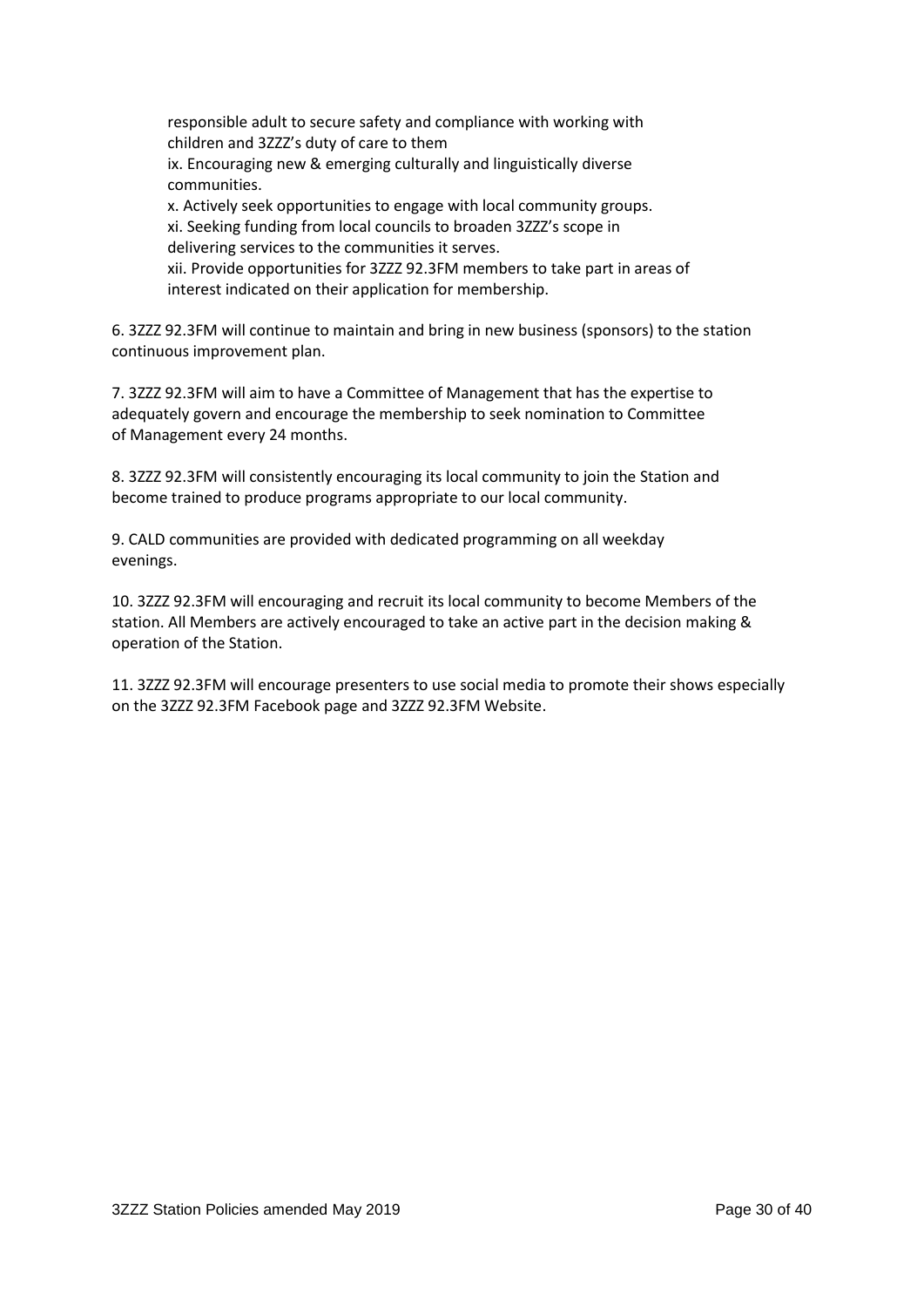# **22. Honorary Life Membership – Policy / Guidelines**

Life membership is an honor bestowed on individual members who's exceptional, loyal and outstanding service and contribution has a provided measurable benefit to 3ZZZ over an extended period of time.

Honorary Life Membership is recognized by 3ZZZ as the highest recognition that can be awarded to a member in acknowledgement of exceptional service and contribution; it should retain its prestige and not be awarded easily.

#### Criteria/Contribution to the 3ZZZ

When considering a person for Honorary Life Membership the following may be helpful: Has the candidate for Honorary Life Membership

- Been an active member for a long time?
- Achieved a significant number of years of continuous broadcasting?
- Served on the Council or Program Committee, preferably in a number of different portfolios?
- Been a unifying and positive force at the station and respected by members?
- Made a significant contribution on the station's behalf outside the of 3ZZZ?
- Demonstrated attitude and demeanor that reflects dedication to the values of 3ZZZ including respect for others and the multicultural communities of Melbourne?
- Provided valued leadership around the 3ZZZ and is considered a role model?

A candidate may be considered worthy of Honorary Life Membership without meeting all of the above criteria and indeed may have other qualities and a record of service not listed above.

#### **Nomination**

The following steps are required

- A nomination by two members be given to the Manager on official nomination form.
- A written statement (max 250 words) supporting the candidate to be made an Honorary Life Member
- Council to form a sub-committee of long time and respected members to consider the nomination and make a recommendation to the 3ZZZ Council
- The 3ZZZ Council to consider and ratify the recommendation of the sub committee.
- The President to advise the members making the nomination of the stations decision.
- The members making the nomination can then decide whether or not to proceed with the nomination.
- The candidate's confirmation of acceptance of the nomination should be obtained prior to proceeding.
- The awarding of this honour should be conferred at the end of year function or other suitable forum attended by a majority of current members.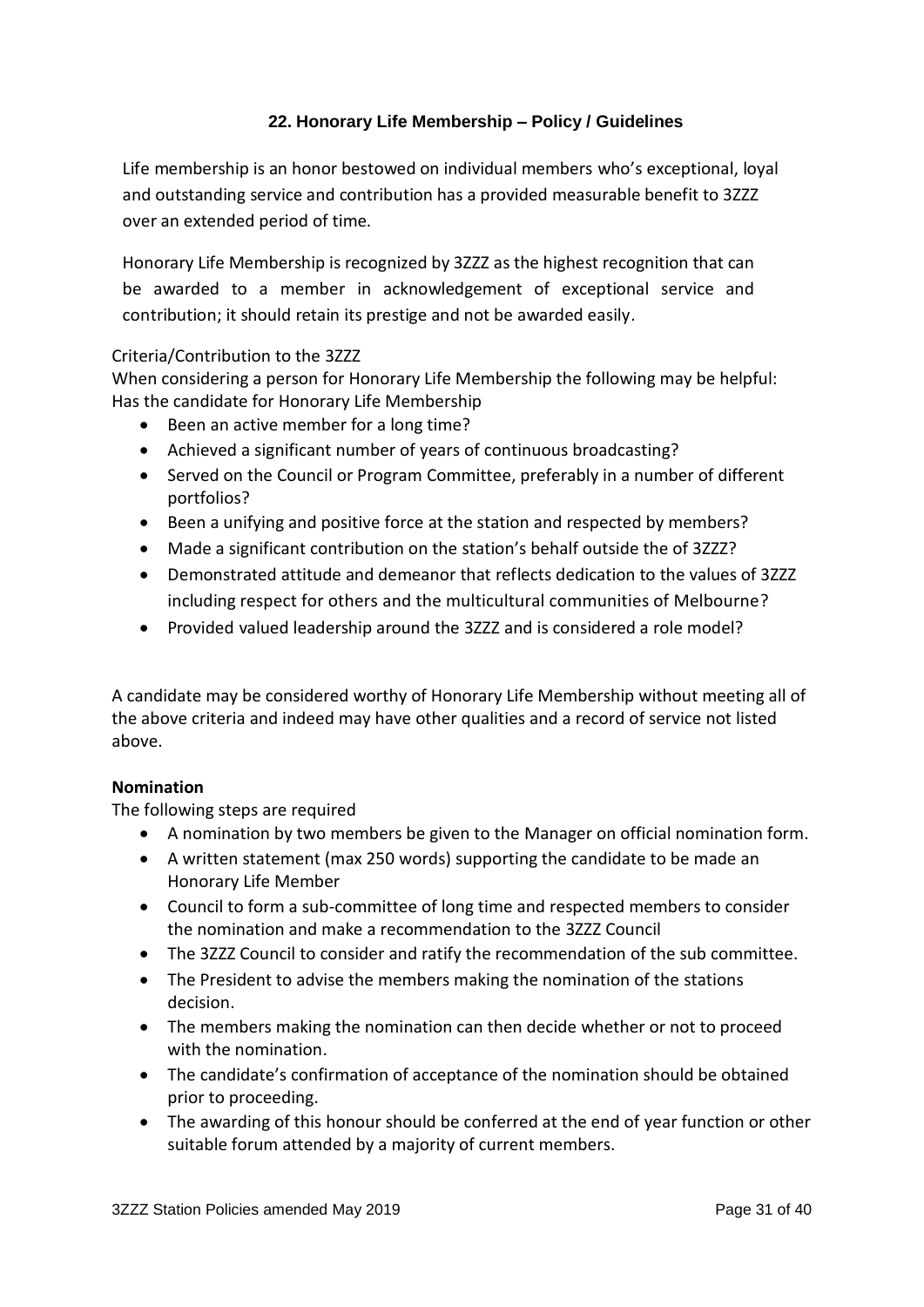# **Acknowledging / Honouring Deceased Members - Guidelines**

3ZZZ has operated for 30 years and during this time a number of people who made a significant contribution to the station. The station wants to take a retrospective look at those members who are no longer with us and acknowledge their contribution by adding them to the stations Honour Board.

#### **Criteria/Contribution to the 3ZZZ**

When nominating a past member the following may be helpful: Has the candidate for honorary acknowledgment,

- Been an active member for a long time?
- Achieved a significant number of years of continuous broadcasting?
- Served on the Council or Program Committee, preferably in a number of different portfolios?
- Been a unifying and positive force at the station and respected by members?
- Made a significant contribution on the station's behalf outside the of 3ZZZ?
- Demonstrated attitude and demeanor that reflects dedication to the values of 3ZZZ including respect for others and the multicultural communities of Melbourne?
- Provided valued leadership around the 3ZZZ and is considered a role model?

A candidate may be considered worthy of being placed on the Honour board without meeting all of the above criteria and indeed may have other qualities and a record of service not listed above.

#### **Nomination**

The following steps are required

- A nomination by two members be given to the Manager on official nomination form.
- A written statement (max 250 words) supporting the candidate to be made an Honorary Life Member
- Council to form a sub-committee of long time and respected members to consider the nomination and make a recommendation to the 3ZZZ Council
- The 3ZZZ Council to consider and ratify the recommendation of the subcommittee.
- The President to advise the members making the nomination of the stations decision.
- The members making the nomination can then decide whether or not to proceed with the nomination.
- The candidate's confirmation of acceptance of the nomination should be obtained prior to proceeding.
- The awarding of this honour should be conferred at the end of year function or other suitable forum attended by a majority of current members.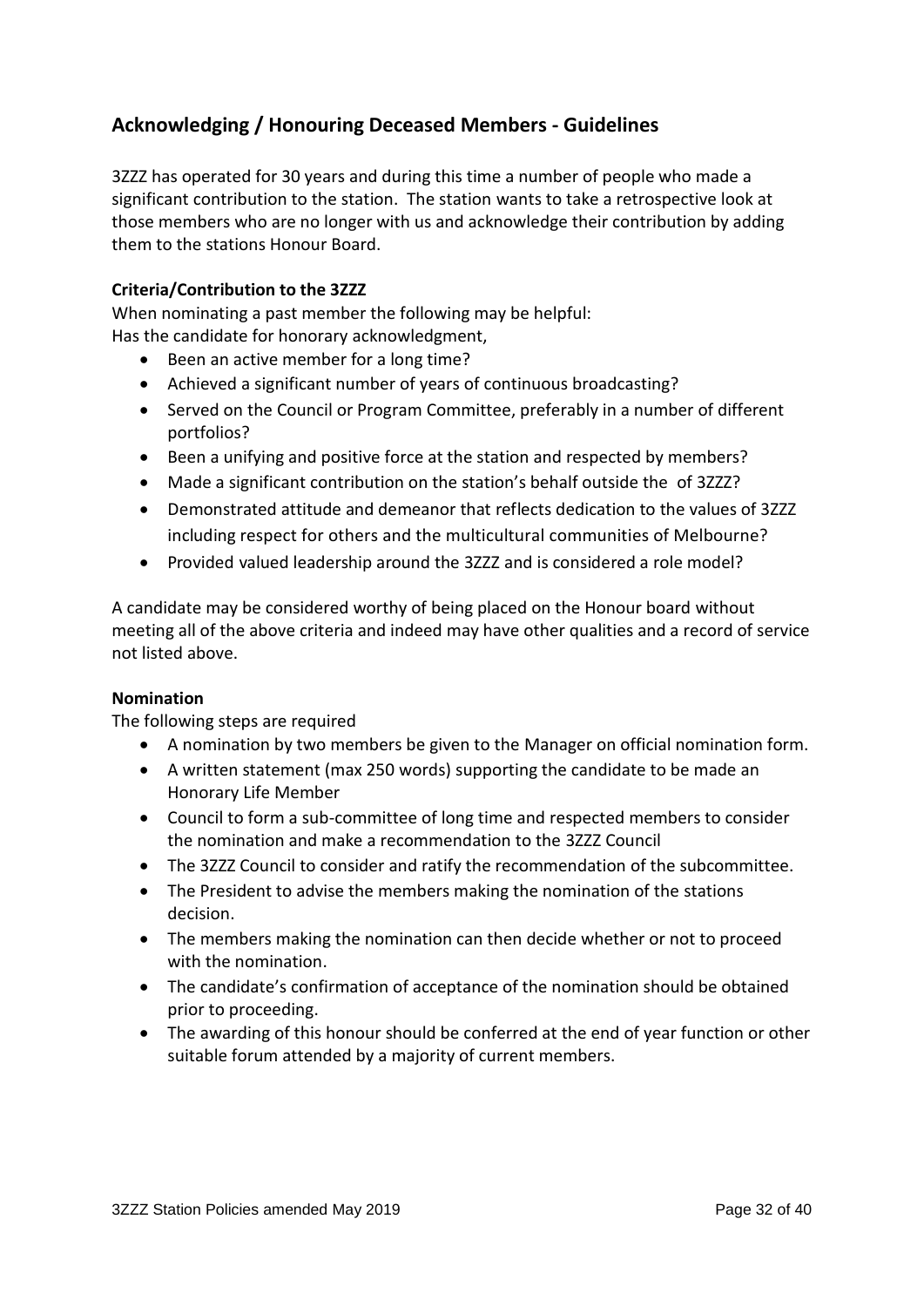# **23. INTERNAL CONFLICT POLICY / PROCEDURE**

#### **Responsibilities**

It is the responsibility of Managers and Conveners to ensure that:

- They identify, prevent and address potential problems before they become formal grievances;
- They are aware of and committed to the principles of communicating and information sharing with their staff member and volunteers;
- All decisions relating to employment practices are made with consideration given to the ramifications for the individual, as well as the organisation in general;
- Any grievance is handled in the most appropriate manner at the earliest opportunity;
- All staff members and volunteers are treated fairly and without fear of intimidation.
- It is the responsibility of Staff member (including Volunteers) to ensure that:
- They attempt to resolve any issues through their immediate convener and through internal processes at the earliest opportunity.

It is the responsibility of the Management to ensure that:

- All Staff, conveners, and volunteers are aware of their obligations and responsibilities in relation to communication and information sharing with their staff member;
- Ongoing support and guidance is provided to all staff members in relation to employment and communication issues;
- All staff members, conveners, and volunteers are aware of their obligations and responsibilities in relation to handling grievances;
- Any grievance that comes to the attention of manager or conveners is handled in the most appropriate manner at the earliest opportunity.

# **Procedures**

#### **Employment Practices**

The manager and conveners should be aware of the possible ramifications of their actions when dealing with staff/volunteer issues. They must ensure that all staff members and volunteers are treated with fairness, equality and respect.

If there are any doubts or queries in relation to how to deal with a particular set of circumstances, The staff member or convener should contact manager for advice at the earliest opportunity.

Where a grievance or dispute has been brought to the Managers attention, they should assess whether the staff member involved is covered by an Award or Agreement, and if so should refer to that document for grievance procedures. If the staff member or volunteer involved is not covered by such a document, the guidelines below should be followed.

#### **Grievances and Dispute Resolution**

A staff member or volunteer who considers that they have a dispute or grievance that they have not been able to resolve directly with any other involved party should raise the matter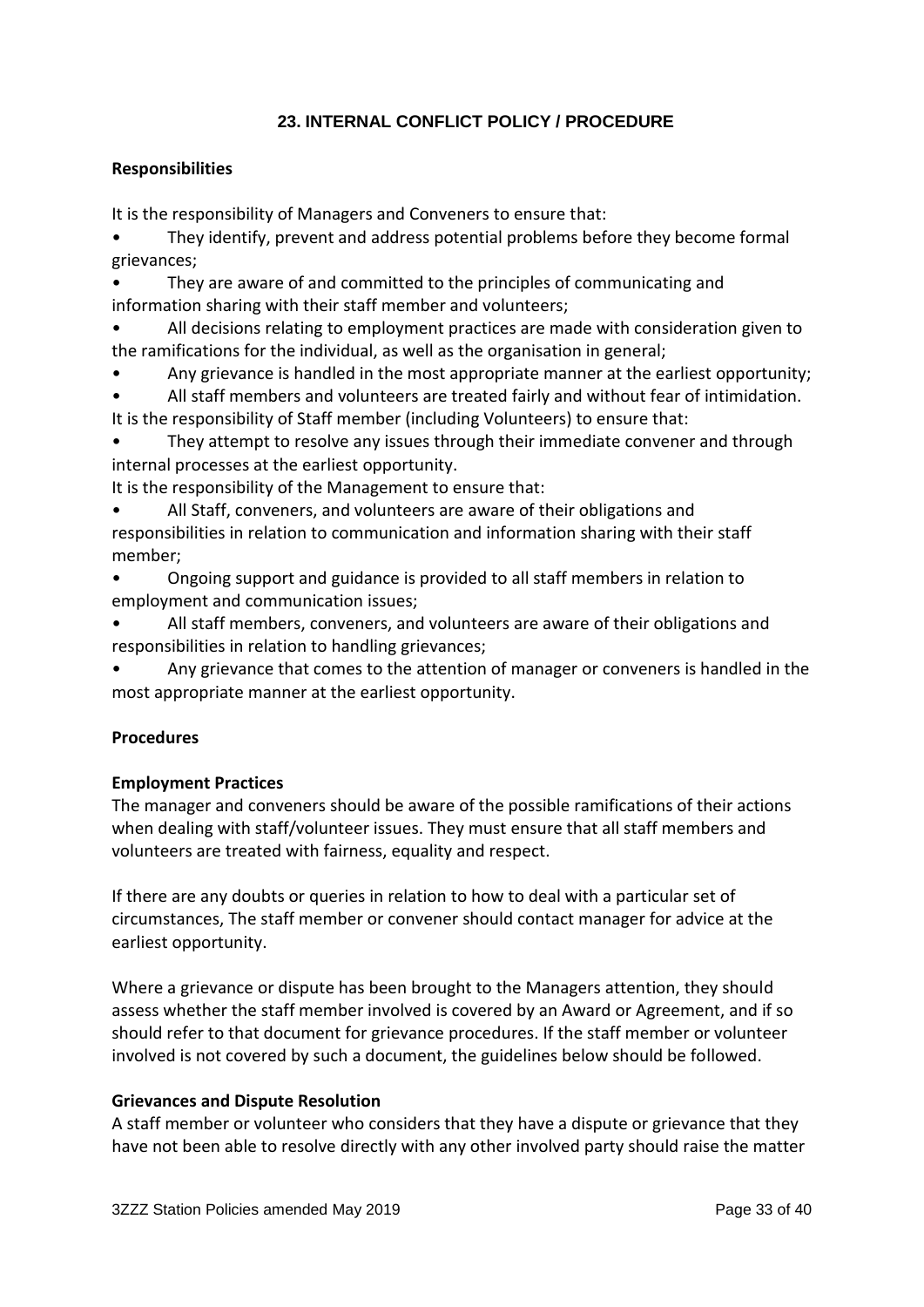with the convener of their group as a first step towards resolution. The two parties should discuss the matter openly and work together to achieve a desired outcome.

# **The Manager or Convener should follow the steps outlined below:**

• Make sure that the staff member / volunteer feels listened to and supported. You don't have to agree with what they say, but you must make sure that they know you will act on their concerns.

If more than one person is present, establish the role of each person.

• Outline the process that is to be followed.

• Inform the parties that any information obtained in the conduct of the review is confidential.

Listen to the complainant. Obtain a chronology of events (who, what, why, when, how etc).

• Run through the applicable policies and procedures (e.g. the organisation's antidiscrimination policy) with the complainant.

Ask the complainant what kind of outcome they are hoping for (best case scenario) and then talk them through next steps: e.g. you will discuss the matter confidentially with the station manager or President to determine a way in which to deal with the issue and report back to them within a set timeframe.

• Provide the complainant with plenty of time to ask questions.

• Provide the complainant with a direct contact number that they can call if they have any concerns of queries.

Take accurate and detailed notes of all conversations (including dates, people involved) and attach any supporting documentation.

• If deemed necessary, provide the staff member/volunteer with a written summary of the meeting and clarification of the next steps to be taken.

The Station Manager must ensure that the manner in which the meeting is conducted will be conducive to maintaining positive working relationships, and will provide a fair, objective and independent analysis of the situation.

All parties are to maintain complete confidentiality at all times.

If the matter is not resolved and the staff member or volunteer wishes to pursue it, the issue should be discussed with a Station Manager, then, if necessary, the President. Again, the matter is to be discussed openly and objectively with management to ensure it is fully understood. If the grievance/dispute is one of a confidential or serious nature involving the staff member or volunteer's Convener, the complainant may discuss the issue directly with the Station Manager or the President. The President reserves absolute discretion as to making a final decision as to how the grievance or dispute will be resolved. Investigating a Grievance or Dispute

Procedural fairness and transparency can make or break a workplace investigation. Maintaining procedural fairness means that you can:

- protect the interests of the participants in the investigation;
- enhance the credibility of the investigation process;

• rely on the investigation (and your findings) when making employment decisions; and

• defend your employment decisions in a court or tribunal.

Following are some pointers to ensure that a workplace investigation is procedurally fair. The investigator should ensure that: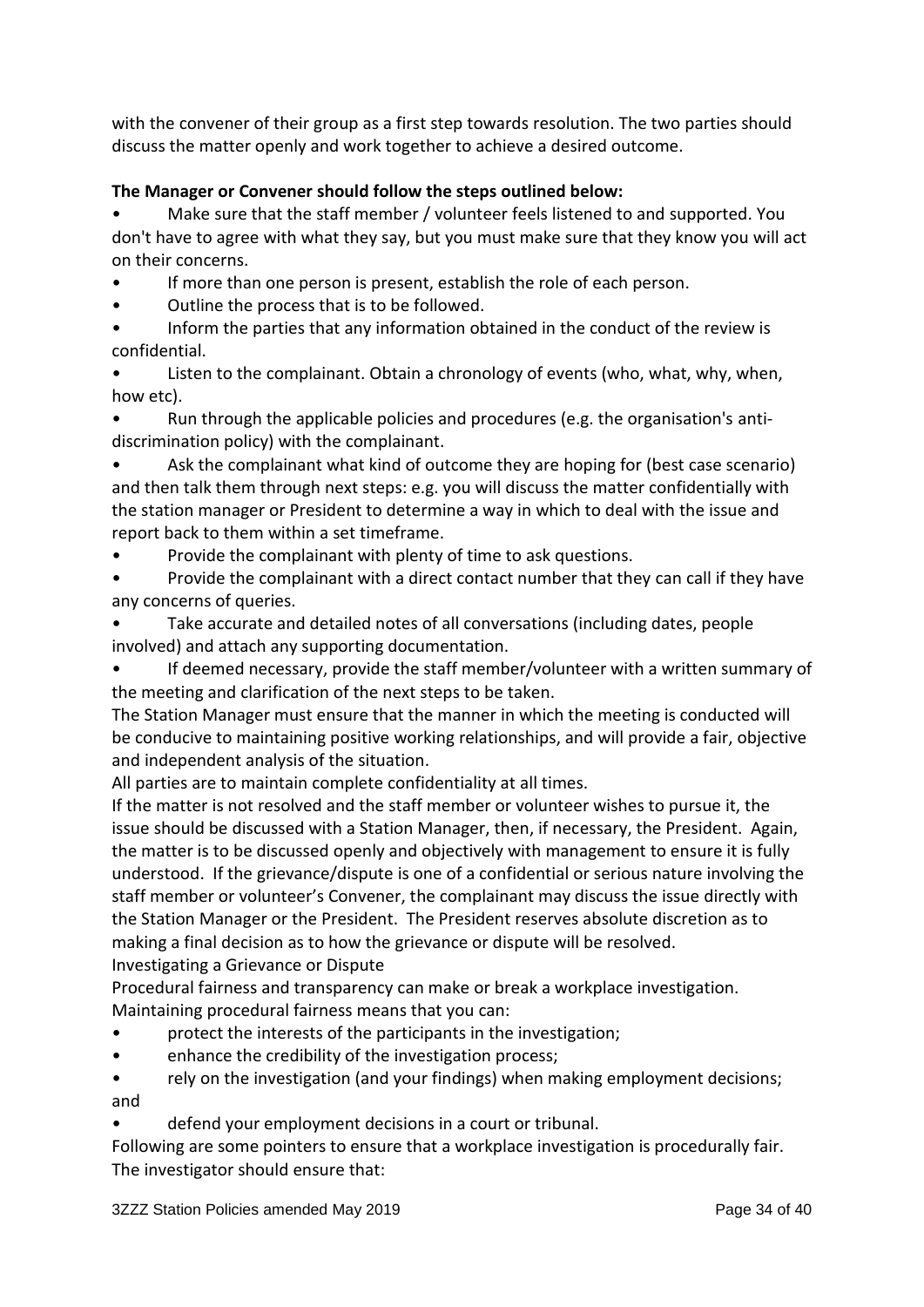- the respondent is aware of all the allegations made against them in sufficient detail;
- the respondent is allowed a reasonable opportunity, including adequate time, to respond to each of the allegations;
- the investigation is carried out in a reasonable time frame;

all participants are given the opportunity to have a support person in the interviews pertaining to the investigation;

- all participants are required to maintain confidentiality and sign a confidentiality agreement;
- the investigator has no personal interest or bias in the matter being investigated;
- all participants are given the opportunity to respond to any contradictory evidence;

• the investigator makes reasonable and diligent enquiries to ensure that there is sufficient evidence before making findings on the balance of probabilities.

# **The Importance of Impartiality**

It is critical to ensure that the person responsible for carrying out an investigation is impartial. The investigator must not have a vested interest in the outcome of the matter. Staff member will often consider that the Station Manager is not sufficiently impartial because of their involvement and role in the workplace. If such a concern is raised, it's important to consider:

- Whether the use of an external investigator is necessary to ensure impartiality;
- Whether any conflicts of interest need to be disclosed (e.g. if any individuals are friends outside the workplace); and
- Whether the investigator has handled any previous disciplinary matters.

If there is the possibility that a person's employment will be terminated if the allegations are proven as part of an investigation, then you should seriously consider the use of an external investigator to ensure that your investigation and the process followed will stand up in any potential court proceeding.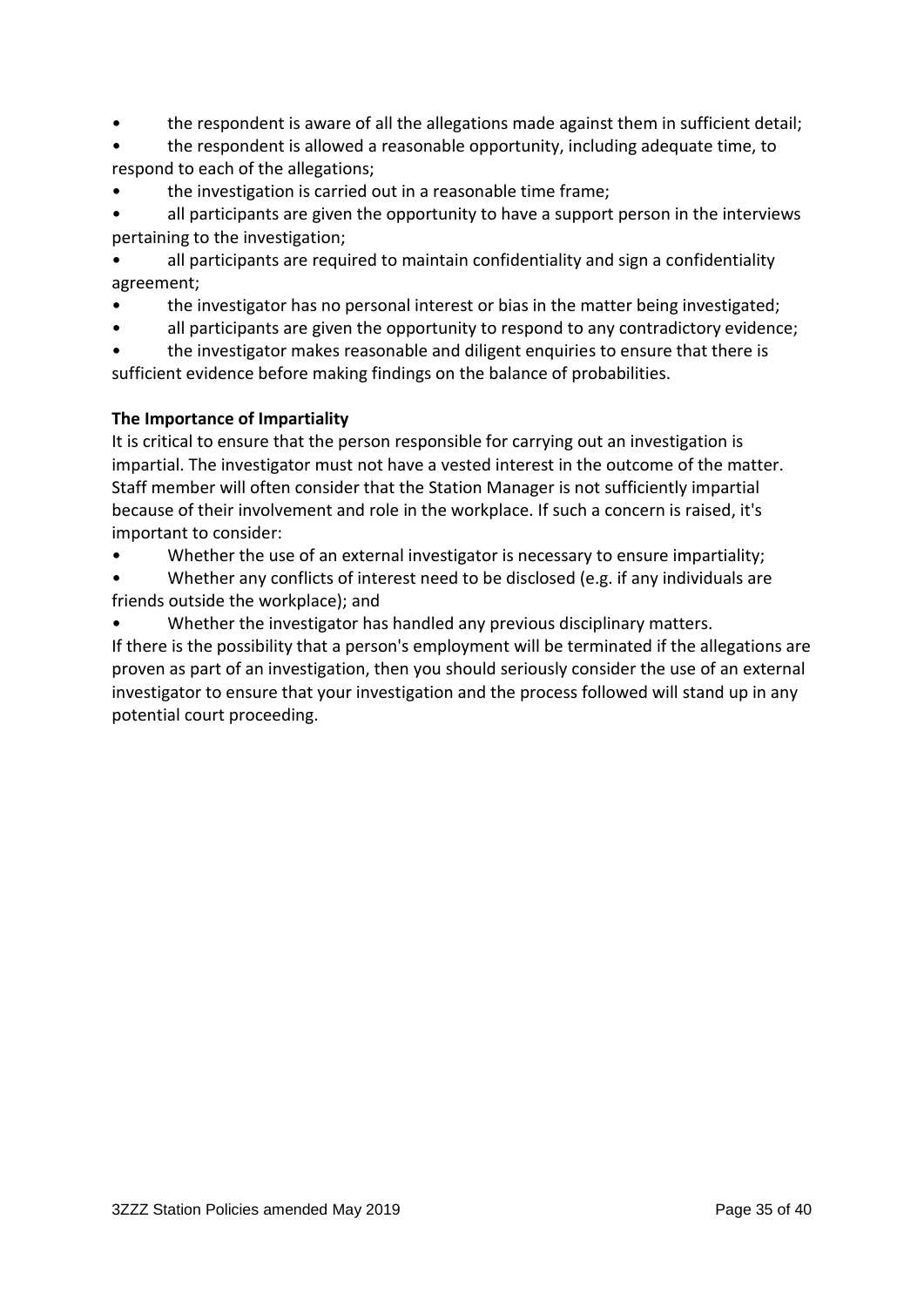# **STANDING ORDERS**

# **ELECTION OF MEMBERS TO THE BOARD**

- Members of the Board shall be elected or appointed by the method specified in Constitution/Rules.
- A single election may be held to fill all the vacant ordinary member positions.
- If the number of persons nominated to fill the vacant position/s is less than or equal to the number to be elected, the Chair must declare each of those persons elected to the position.

# **NOTICE OF MEETING**

Notice shall be given of General Meetings according to the provisions specified in the Association's Constitution/Rules.

The notice should include an adequate and candid description of the business to be transacted at the meeting. The purpose of notice is to enable persons to know what business is proposed for a meeting, so that they can make up their minds whether or not to attend.

The following general principles apply:

- Wherever possible, 10 working days notice shall be given of the date, time and place of Board meetings. Where urgent matters arise, shorter notice may be given.
- Notice shall be given of meetings of any Board sub-committees as laid out in the Terms of Reference, or where this has not been specified in the Terms of Reference at the discretion of the Chairs of those committees.
- Where possible, Board agendas and any papers to be discussed at the meeting should be circulated in advance of the meeting.
- Ordinary meetings of the Board shall be held at the dates, times, and places decided by the Board from time to time.
- A special meeting of the Board shall be called at any time at the request of no fewer than three Board members. Ten working days notice must be given of any such meeting.

# **QUORUM**

The quorum for any General Meeting shall be as laid down in the Constitution. The quorum for any Board meeting shall be as laid down in the Constitution. The quorum for the meeting of any subcommittee shall be as laid down in the committee's Terms of Reference, or if not there specified shall be as adopted by the committee.

At any point after the opening of a meeting, any member of the Board may call attention to the lack of a quorum. The meeting shall then terminate.

# **AMENDMENTS TO MOTIONS**

A resolution put to a general meeting that has not yet been passed will be referred to as a "motion".

In circumstances where one or more members wishes to amend a motion prior to it being passed at a general meeting, the following process should be adopted:

3ZZZ Station Policies amended May 2019 **Page 36 of 40** Page 36 of 40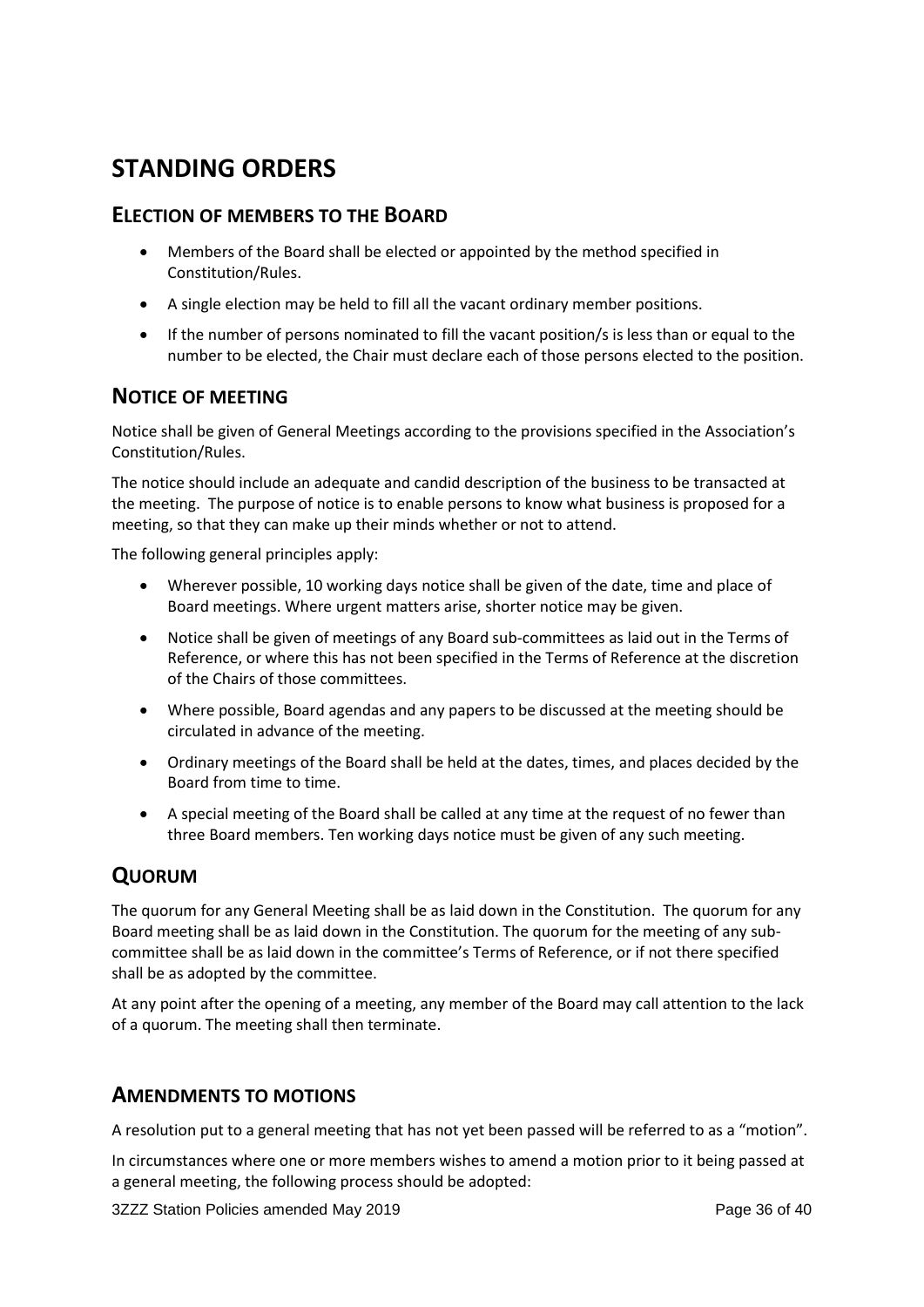- 1. The motion (in its original form) should be put to the meeting by the Chair.
- <span id="page-36-0"></span>2. A member may propose an amendment to the motion ("the amendment").
- 3. Another member can then second the amendment [subject to the comment below about seconding].
- 4. The Chair should allow a reasonable opportunity to discussion of the amendment.
- <span id="page-36-1"></span>5. The Chair should then call a vote on the amendment. If the vote passes, the motion will be amended.
- 6. If a member wishes to make another amendment to the motion, then steps [2](#page-36-0) [5](#page-36-1) should be followed again.
- 7. Once all the amendments have been made, the Chair should put the motion to meeting for a vote on whether to pass the motion or not.

Notwithstanding the above, the Chair should not allow any amendment to a motion to be put where:

- The proposed amendment introduces substantially new subject material.
	- o Remember that members will have decided whether to attend the meeting on the basis of the notice of meeting. If the meeting considers subject matters not included in the notice, it could be unfair to members that are not present.
- The proposed amendment has the effect of negating the motion in its original form.
- There have already been two amendments, unless the Chair in his or her discretion believes there is good reason to allow more. That is, only two amendments should be moved to any motion, after which the meeting should debate and vote on the motion as amended, unless there is good reason to allow further amendments.

# **VOTING**

The Chair should put to the meeting any motion, except:

- The Chair should not allow any motion to be put to a general meeting that is vague or ambiguous.
- The Chair should not allow any motion to be put unless notice has been given to members that the subject would be covered at the meeting. The only exception would be in the case of an urgent matter for which notice was unable to be given.

Unless it is required by the Constitution or Rules, or it involves a motion to overturn a decision of the Chair It is not necessary for a motion to be seconded.

Subject to the Constitution:

- Members, including members of the Board may vote for any motion or may abstain.
- A motion shall be declared carried if a plurality of members present (that is, a majority of members present and voting) vote in its favor.
- In the event of an equality of votes for and against a motion, the Chair shall have no casting vote and the motion will automatically lapse.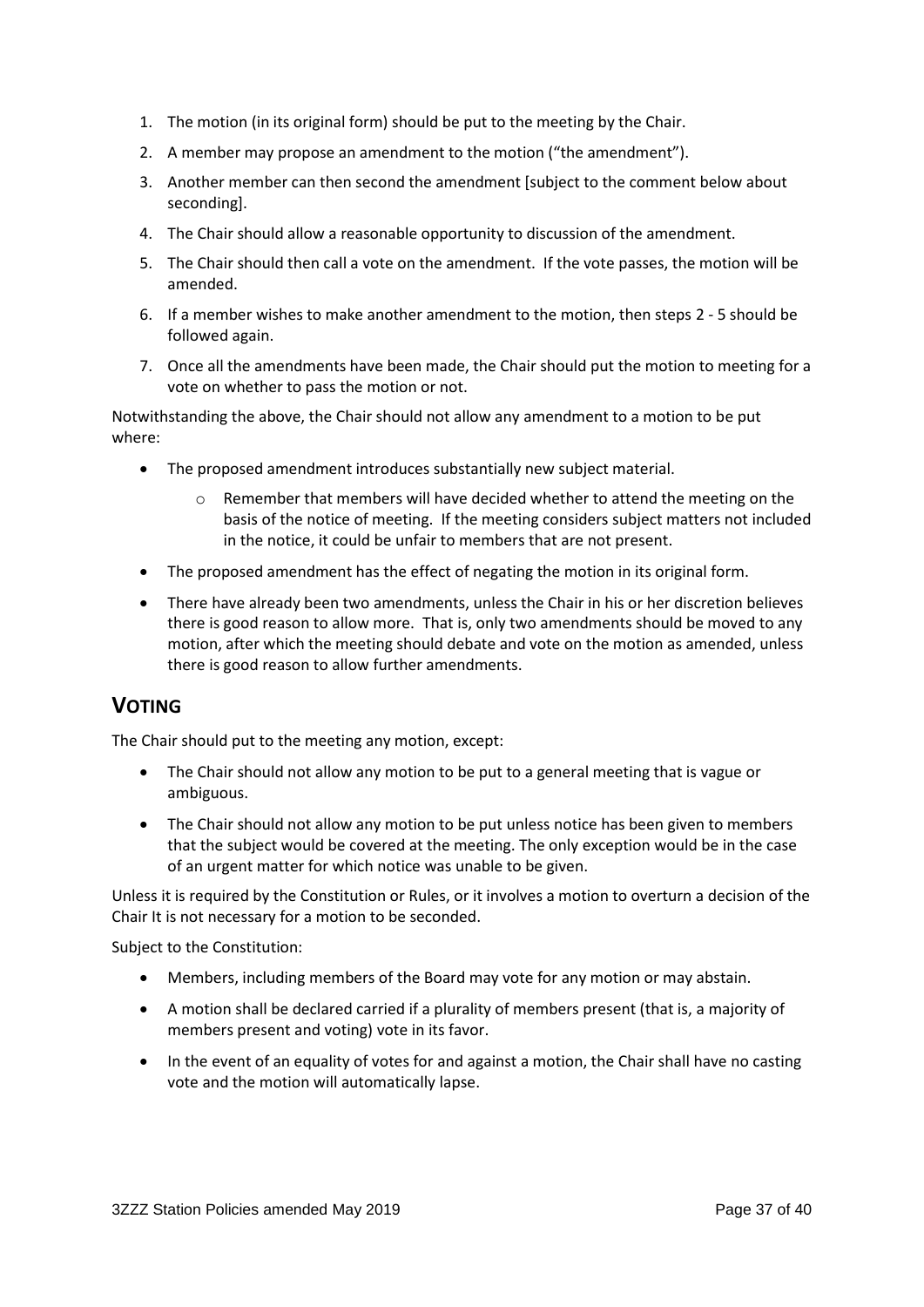# **MEMBERS' INTERESTS**

The Chair should ensure that Board members are familiar with the Conflict of Interest Policy, and that the procedures required by that policy are observed by members of the Board.

# **SPEAKING**

Members may speak to any motion when granted the right to speak by the Chair. The mover of any motion has the right to speak first on that motion for the time period allocated by the Chair.

The Chair shall grant priority to members who express an intention to move dissent with a decision of the Chair.

In speaking to any motion or amendment, members are to confine their remarks strictly to such motion or amendment, and shall not introduce irrelevant matters or indulge in needless repetition. In this matter, the Chair's ruling is final and not open to challenge.

The Chair of a general meeting should provide a reasonable opportunity for members to ask questions of the Board, and any of the Board members. In all cases, the Chair should have regard to the following in determining what is reasonable:

- the purpose of the meeting;
- the time available at the meeting, and the need to ensure that there is sufficient time allocated to conduct the business included in the notice of meeting;
- the desirability of the meeting closing on-time;
- the relevance of the questions being asked to the business included in the notice of the meeting;
- the relevance of the questions being asked to the meeting as a whole and whether the matters being raised could be more appropriately addressed in another forum;
- the most appropriate person/s or entities to whom the questions should be addressed;
- the desirability of ensuring that members have an adequate opportunity to raise concerns about the governance of 3ZZZ; and
- any other matter considered relevant by the Chair.

# **MINUTES AND REPORTS**

Minutes of any meeting of the Board shall be circulated to all members as soon as possible after that meeting, and before the scheduled date of the next meeting. The minutes shall record:

- the date, time and venue of the meeting;
- the names of those members and officers present;
- the name of the meeting Chair;
- any apologies tendered;
- any failure of a quorum;
- a list of items considered;
- **n** any resolutions pertaining to those items; and
- details of any declarations of pecuniary interest.

Any other matters may be recorded at the discretion of the Chair.